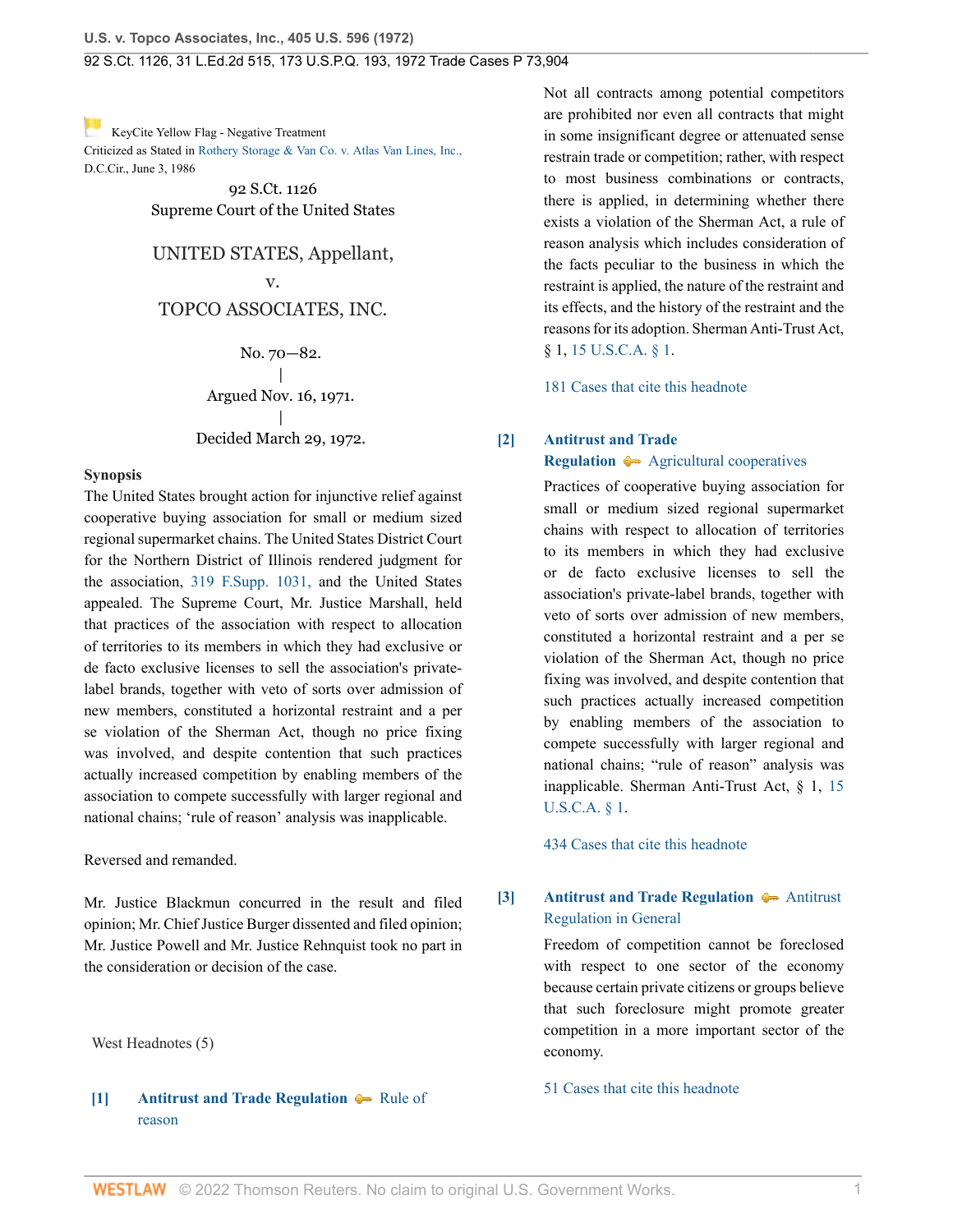#### <span id="page-1-0"></span>**[\[4\]](#page-6-0) [Antitrust and Trade](http://www.westlaw.com/Browse/Home/KeyNumber/29T/View.html?docGuid=I1d232eab9c9711d993e6d35cc61aab4a&originationContext=document&vr=3.0&rs=cblt1.0&transitionType=DocumentItem&contextData=(sc.UserEnteredCitation))**

#### **[Regulation](http://www.westlaw.com/Browse/Home/KeyNumber/29T/View.html?docGuid=I1d232eab9c9711d993e6d35cc61aab4a&originationContext=document&vr=3.0&rs=cblt1.0&transitionType=DocumentItem&contextData=(sc.UserEnteredCitation))**  $\rightarrow$  [Agricultural cooperatives](http://www.westlaw.com/Browse/Home/KeyNumber/29Tk921/View.html?docGuid=I1d232eab9c9711d993e6d35cc61aab4a&originationContext=document&vr=3.0&rs=cblt1.0&transitionType=DocumentItem&contextData=(sc.UserEnteredCitation))

Regional restrictions which cooperative buying association imposed upon its members with respect to sale at wholesale of products supplied by the association, whether trade-marked or not, constituted a horizontal restraint and a per se violation of the Sherman Act. Sherman Anti-Trust Act, § 1, [15 U.S.C.A. § 1.](http://www.westlaw.com/Link/Document/FullText?findType=L&pubNum=1000546&cite=15USCAS1&originatingDoc=I1d232eab9c9711d993e6d35cc61aab4a&refType=LQ&originationContext=document&vr=3.0&rs=cblt1.0&transitionType=DocumentItem&contextData=(sc.UserEnteredCitation))

[224 Cases that cite this headnote](http://www.westlaw.com/Link/RelatedInformation/DocHeadnoteLink?docGuid=I1d232eab9c9711d993e6d35cc61aab4a&headnoteId=197212709750420140717192158&originationContext=document&vr=3.0&rs=cblt1.0&transitionType=CitingReferences&contextData=(sc.UserEnteredCitation))

#### <span id="page-1-1"></span>**[\[5\]](#page-6-1) [Antitrust and Trade](http://www.westlaw.com/Browse/Home/KeyNumber/29T/View.html?docGuid=I1d232eab9c9711d993e6d35cc61aab4a&originationContext=document&vr=3.0&rs=cblt1.0&transitionType=DocumentItem&contextData=(sc.UserEnteredCitation))**

#### **[Regulation](http://www.westlaw.com/Browse/Home/KeyNumber/29T/View.html?docGuid=I1d232eab9c9711d993e6d35cc61aab4a&originationContext=document&vr=3.0&rs=cblt1.0&transitionType=DocumentItem&contextData=(sc.UserEnteredCitation))**  $\rightarrow$  [Agricultural cooperatives](http://www.westlaw.com/Browse/Home/KeyNumber/29Tk921/View.html?docGuid=I1d232eab9c9711d993e6d35cc61aab4a&originationContext=document&vr=3.0&rs=cblt1.0&transitionType=DocumentItem&contextData=(sc.UserEnteredCitation))

Restrictions imposed by cooperative buying association which amounted to regulation of the customers to whom members of the association could sell association's privatebrand goods at wholesale, intended to limit intrabrand competition and to promote interbrand competition, constituted violation of the Sherman Act. Sherman Anti-Trust Act, § 1, [15 U.S.C.A. § 1.](http://www.westlaw.com/Link/Document/FullText?findType=L&pubNum=1000546&cite=15USCAS1&originatingDoc=I1d232eab9c9711d993e6d35cc61aab4a&refType=LQ&originationContext=document&vr=3.0&rs=cblt1.0&transitionType=DocumentItem&contextData=(sc.UserEnteredCitation))

<span id="page-1-2"></span>[42 Cases that cite this headnote](http://www.westlaw.com/Link/RelatedInformation/DocHeadnoteLink?docGuid=I1d232eab9c9711d993e6d35cc61aab4a&headnoteId=197212709750520140717192158&originationContext=document&vr=3.0&rs=cblt1.0&transitionType=CitingReferences&contextData=(sc.UserEnteredCitation))

### **\*\*1127 \*596** Syllabus[\\*](#page-10-0)

The United States brought this injunction action charging a violation of **\*\*1128** [s 1](http://www.westlaw.com/Link/Document/FullText?findType=L&pubNum=1000546&cite=15USCAS1&originatingDoc=I1d232eab9c9711d993e6d35cc61aab4a&refType=LQ&originationContext=document&vr=3.0&rs=cblt1.0&transitionType=DocumentItem&contextData=(sc.UserEnteredCitation)) of the Sherman Act by appellee, Topco, a cooperative association of about 25 small and medium-sized independent regional supermarket chains operating in 33 States. As its members' purchasing agent appellee procures more than 1,000 different items, most of which have brand names owned by Topco. The members' combined retail sales in 1967 were.\$2.3 billion, exceeded by only three national grocery chains. A member's average market share in its area is about 6% and its competitive position is frequently as strong as that of any other chain. The members own equal amounts of Topco's common stock (the voting stock), choose its directors, and completely control the association's operations. Topco's bylaws establish an 'exclusive' category of territorial licenses, under which most members' licenses are issued and the two other membership categories have proved to be de facto exclusive. Since no member under this system may sell Topco-brand products

outside the territory in which it is licensed, expansion into another member's territory is in practice permitted only with the other member's consent, and since a member in effect has a veto power over admission of a new member, members can control actual or potential competition in the territorial areas in which they are concerned. Topco members are prohibited from selling any products supplied by the association at wholesale, whether trademarked or not, without securing special permission, which is not granted without the consent of other interested licensees (usually retailers) and then the member must agree to restrict Topco product sales to a specific area and under certain conditions. The Government charged that Topco's scheme of dividing markets violates the Sherman Act because it operates to prohibit competition in Topco-brand products among retail grocery chains, and also challanged Topco's restrictions on wholesaling. Topco contended that it needs territorial divisions to maintain its private-label program and to enable it to compete with the larger chains; that the association could not exist if the territorial divisions were not exclusive; and that the restrictions on competition in Topco-brand sales enable members to meet larger chain competition. **\*597** The District Court, agreeing with Topco, upheld the restrictive practices as reasonable and pro-competitive. Held: The Topco scheme of allocating territories to minimize competition at the retail level is a horizontal restraint constituting a per se violation of [s 1](http://www.westlaw.com/Link/Document/FullText?findType=L&pubNum=1000546&cite=15USCAS1&originatingDoc=I1d232eab9c9711d993e6d35cc61aab4a&refType=LQ&originationContext=document&vr=3.0&rs=cblt1.0&transitionType=DocumentItem&contextData=(sc.UserEnteredCitation)) of the Sherman Act, and the District Court erred in applying a rule of reason to the restrictive practices here involved. [United States v. Sealy, Inc., 388 U.S. 350,](http://www.westlaw.com/Link/Document/FullText?findType=Y&serNum=1967129544&pubNum=708&originatingDoc=I1d232eab9c9711d993e6d35cc61aab4a&refType=RP&originationContext=document&vr=3.0&rs=cblt1.0&transitionType=DocumentItem&contextData=(sc.UserEnteredCitation)) [87 S.Ct. 1847, 18 L.Ed.2d 1238.](http://www.westlaw.com/Link/Document/FullText?findType=Y&serNum=1967129544&pubNum=708&originatingDoc=I1d232eab9c9711d993e6d35cc61aab4a&refType=RP&originationContext=document&vr=3.0&rs=cblt1.0&transitionType=DocumentItem&contextData=(sc.UserEnteredCitation)) Topco's limitations upon reselling at wholesale or for the same reason per se invalid under [s 1.](http://www.westlaw.com/Link/Document/FullText?findType=L&pubNum=1000546&cite=15USCAS1&originatingDoc=I1d232eab9c9711d993e6d35cc61aab4a&refType=LQ&originationContext=document&vr=3.0&rs=cblt1.0&transitionType=DocumentItem&contextData=(sc.UserEnteredCitation)) Pp. 1133—1136.

[319 F.Supp. 1031,](http://www.westlaw.com/Link/Document/FullText?findType=Y&serNum=1970115341&pubNum=345&originatingDoc=I1d232eab9c9711d993e6d35cc61aab4a&refType=RP&originationContext=document&vr=3.0&rs=cblt1.0&transitionType=DocumentItem&contextData=(sc.UserEnteredCitation)) reversed and remanded.

#### **Attorneys and Law Firms**

Howard E. Shapiro, Washington, D.C., for appellant.

Victor E. Grimm, Chicago, Ill., for appellee.

#### **Opinion**

Mr. Justice MARSHALL delivered the opinion of the Court.

The United States brought this action for injunctive relief against alleged violation by Topco Associates, Inc. (Topco), of [s 1](http://www.westlaw.com/Link/Document/FullText?findType=L&pubNum=1000546&cite=15USCAS1&originatingDoc=I1d232eab9c9711d993e6d35cc61aab4a&refType=LQ&originationContext=document&vr=3.0&rs=cblt1.0&transitionType=DocumentItem&contextData=(sc.UserEnteredCitation)) of the Sherman Act, 26 Stat. 209, as amended, [15 U.S.C.](http://www.westlaw.com/Link/Document/FullText?findType=L&pubNum=1000546&cite=15USCAS1&originatingDoc=I1d232eab9c9711d993e6d35cc61aab4a&refType=LQ&originationContext=document&vr=3.0&rs=cblt1.0&transitionType=DocumentItem&contextData=(sc.UserEnteredCitation)) [s 1.](http://www.westlaw.com/Link/Document/FullText?findType=L&pubNum=1000546&cite=15USCAS1&originatingDoc=I1d232eab9c9711d993e6d35cc61aab4a&refType=LQ&originationContext=document&vr=3.0&rs=cblt1.0&transitionType=DocumentItem&contextData=(sc.UserEnteredCitation)) Jurisdiction was grounded in s 4 of the Act, [15 U.S.C. s](http://www.westlaw.com/Link/Document/FullText?findType=L&pubNum=1000546&cite=15USCAS4&originatingDoc=I1d232eab9c9711d993e6d35cc61aab4a&refType=LQ&originationContext=document&vr=3.0&rs=cblt1.0&transitionType=DocumentItem&contextData=(sc.UserEnteredCitation)) [4](http://www.westlaw.com/Link/Document/FullText?findType=L&pubNum=1000546&cite=15USCAS4&originatingDoc=I1d232eab9c9711d993e6d35cc61aab4a&refType=LQ&originationContext=document&vr=3.0&rs=cblt1.0&transitionType=DocumentItem&contextData=(sc.UserEnteredCitation)). Following a trial on the merits, the United States District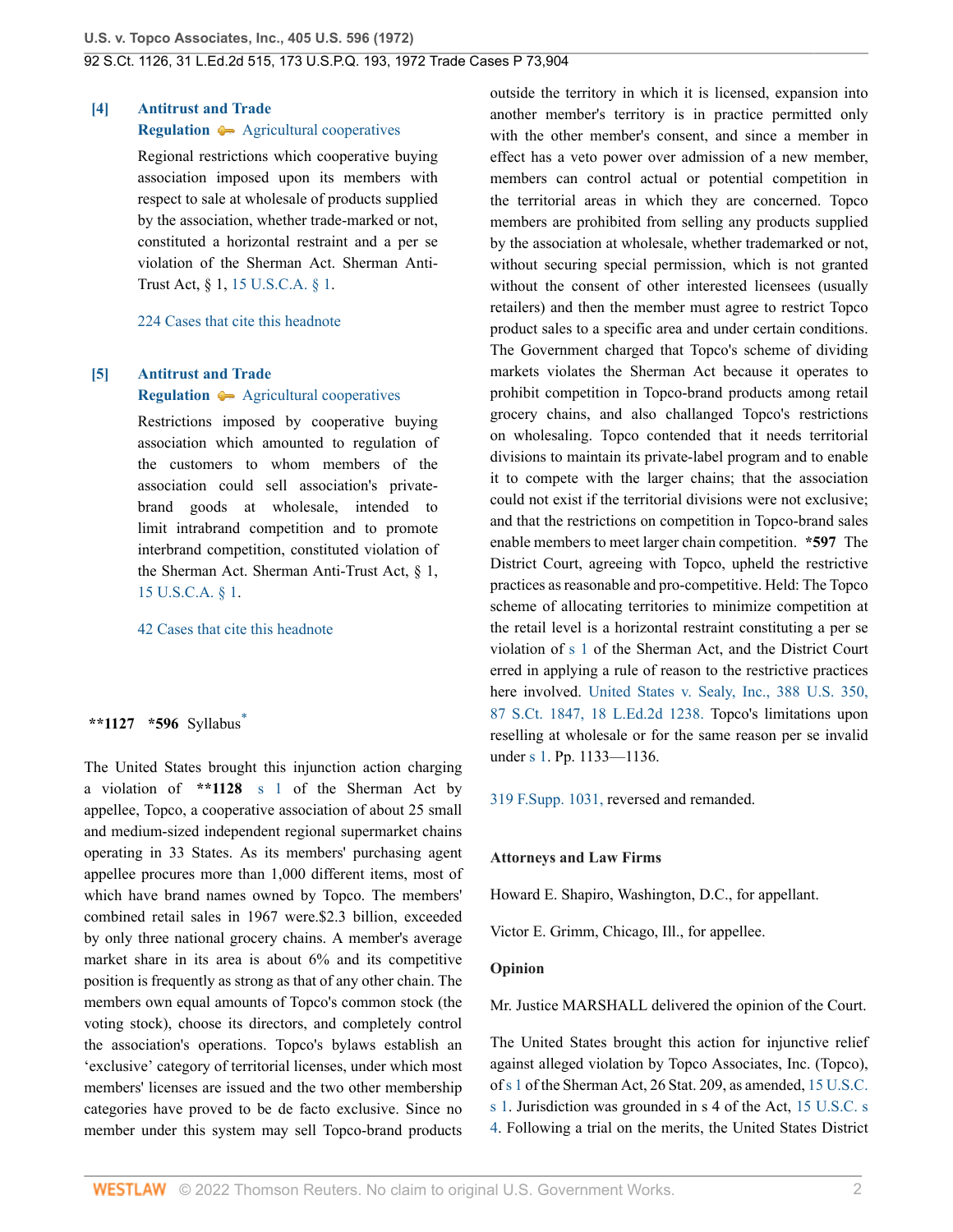Court for the Northern District of Illinois entered judgment for [Topco, 319 F.Supp. 1031,](http://www.westlaw.com/Link/Document/FullText?findType=Y&serNum=1970115341&pubNum=345&originatingDoc=I1d232eab9c9711d993e6d35cc61aab4a&refType=RP&originationContext=document&vr=3.0&rs=cblt1.0&transitionType=DocumentItem&contextData=(sc.UserEnteredCitation)) and the United States appealed directly to this Court pursuant to s 2 of the Expediting Act, 32 Stat. 823, as amended, [15 U.S.C. s 29.](http://www.westlaw.com/Link/Document/FullText?findType=L&pubNum=1000546&cite=15USCAS29&originatingDoc=I1d232eab9c9711d993e6d35cc61aab4a&refType=LQ&originationContext=document&vr=3.0&rs=cblt1.0&transitionType=DocumentItem&contextData=(sc.UserEnteredCitation)) We noted probable jurisdiction, [402 U.S. 905, 91 S.Ct. 1374, 28 L.Ed.2d 644](http://www.westlaw.com/Link/Document/FullText?findType=Y&serNum=1971242412&pubNum=708&originatingDoc=I1d232eab9c9711d993e6d35cc61aab4a&refType=RP&originationContext=document&vr=3.0&rs=cblt1.0&transitionType=DocumentItem&contextData=(sc.UserEnteredCitation)) [\(1971\),](http://www.westlaw.com/Link/Document/FullText?findType=Y&serNum=1971242412&pubNum=708&originatingDoc=I1d232eab9c9711d993e6d35cc61aab4a&refType=RP&originationContext=document&vr=3.0&rs=cblt1.0&transitionType=DocumentItem&contextData=(sc.UserEnteredCitation)) and we now reverse the judgment of the District Court.

# **\*598** I

<span id="page-2-1"></span>Topco is a cooperative association of approximately 25 small and medium-sized regional supermarket chains that operate \*\*[1](#page-10-1)129 stores in some 33 States.<sup>1</sup> Each of the member chains operates independently; there is no pooling of earnings, profits, capital, management, or advertising resources. No grocery business is conducted under the Topco name. Its basic function is to serve as a purchasing agent for its members. $2$  In this capacity, it procures and distributes to the members more than 1,000 different food and related nonfood items, most of which are distributed under brand names owned by Topco. The association does not itself own any manufacturing, processing, or warehousing facilities, and the items that it procures for members are usually shipped directly from the packer or manufacturer to the members. Payment is made either to Topco or directly to the manufacturer at a cost that is virtually the same for the members as for Topco itself.

All of the stock in Topco is owned by the members, with the common stock, the only stock having voting rights, being equally distributed. The board of directors, which controls the operation of the association, in drawn from the members and is normally composed of high-ranking executive officers of member chains. It is the board that elects the association's officers and appoints **\*599** committee members, and it is from the board that the principal executive officers of Topco must be drawn. Restrictions on the alienation of stock and the procedure for selecting all important officials of the association from within the ranks of its members give the members complete and unfettered control over the operations of the association.

<span id="page-2-2"></span>Topco was founded in the 1940's by a group of small, local grocery chains, independently owned and operated, that desired to cooperate to obtain high quality merchandise under private labels in order to compete more effectively with larger national and regional chains. $3$  With a line of canned, dairy, and other products, the **\*600** association began. It added frozen foods in 1950, fresh produce in 1958, more general merchandise equipment and supplies in 1960, and a branded bacon and carcass beef selection program in 1966. By 1964, Topco's members had combined retail sales of more than \$2 **\*\*1130** billion; by 1967, their sales totaled more than. \$2.3 billion, a figure exceeded by only three national grocery chains<sup>[4](#page-10-4)</sup>

<span id="page-2-3"></span><span id="page-2-0"></span>Members of the association vary in the degree of market share that they possess in their respective areas. The range is from 1.5% to 16%, with the average being approximately 6%. While it is difficult to compare these figures with the market shares of larger regional and national chains because of the absence in the record of accurate statistics for these chains, there is much evidence in the record that Topco members are frequently in as strong a competitive position in their respective areas as any other chain. The strength of this competitive position is due, in some measure, to the success of Topco-brand products. Although only 10% of the total goods sold by Topco members bear the association's brand names, the profit on these goods is substantial and their very existence has improved the competitive potential of Topco members with respect to other large and powerful chains.

It is apparent that from meager beginnings approximately a quarter of a century ago, Topco has developed into a purchasing association wholly owned and operated by member chains, which possess much economic muscle, individually as well as cooperatively.

### II

[Section 1](http://www.westlaw.com/Link/Document/FullText?findType=L&pubNum=1000546&cite=15USCAS1&originatingDoc=I1d232eab9c9711d993e6d35cc61aab4a&refType=LQ&originationContext=document&vr=3.0&rs=cblt1.0&transitionType=DocumentItem&contextData=(sc.UserEnteredCitation)) of the Sherman Act provides, in relevant part: 'Every contract, combination in the form of trust or otherwise, or conspiracy, in restraint of **\*601** trade or commerce among the several States, or with foreign nations, is declared to be illegal . . ..'

The United States charged that, beginning at least as early as 1960 and continuing up to the time that the complaint was filed, Topco had combined and conspired with its members to violate s  $1<sup>5</sup>$  $1<sup>5</sup>$  $1<sup>5</sup>$  in two respects. First, the Government alleged that there existed:

<span id="page-2-4"></span>'a continuing agreement, understanding and concert of action among the co-conspirator member firms acting through Topco, the substantial terms of which have been and are that each co-conspiritor or member firm will sell Topco-controlled brands only within the marketing territory allocated to it, and will refrain from selling Topco-controlled brands outside such marketing territory.'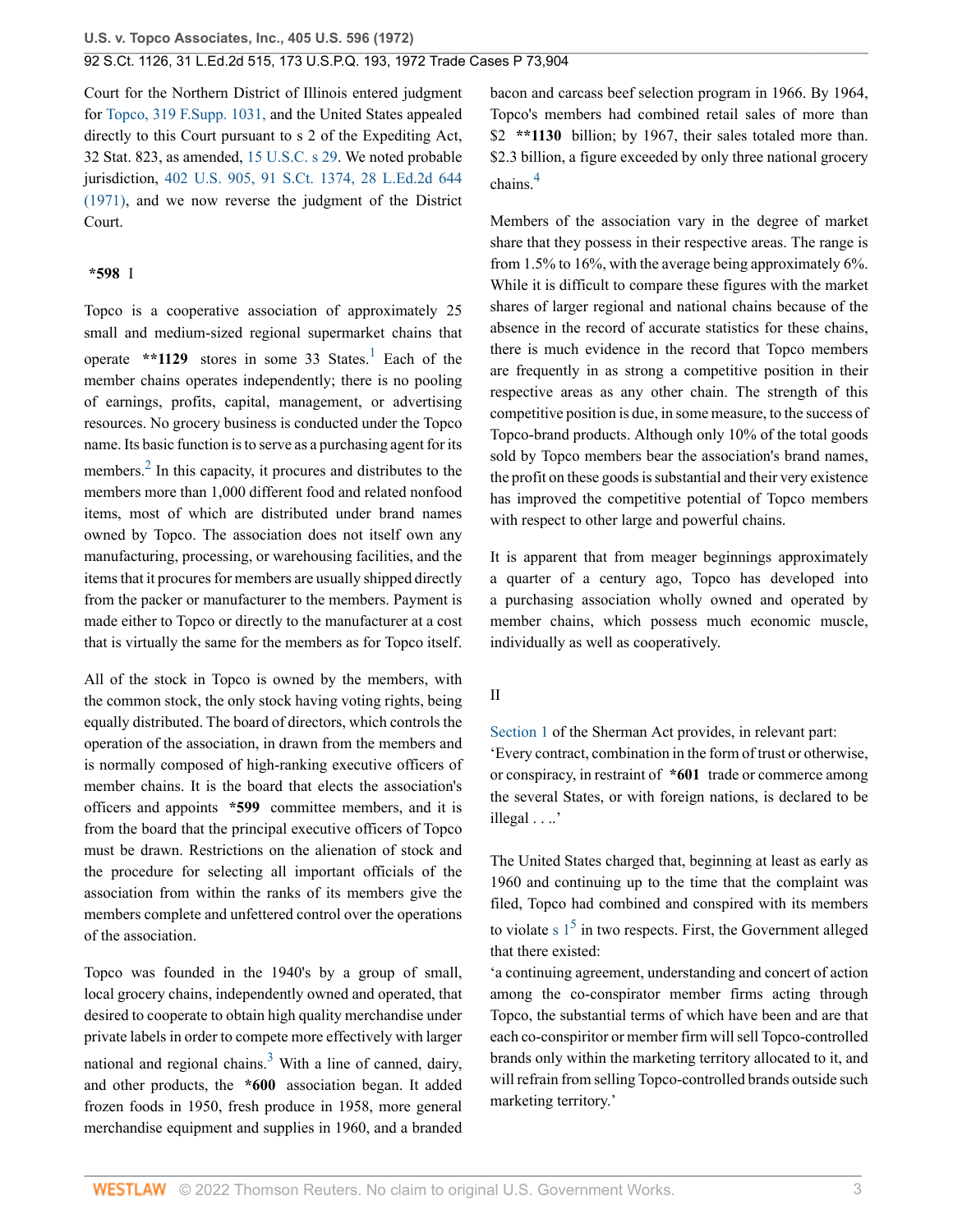The division of marketing territories to which the complaint refers consists of a number of practices by the association.

Article IX, s 2, of the Topco bylaws establishes three categories of territorial licenses that members may secure from the association:

'(a) Exclusive—An exclusive territory is one in which the member is licensed to sell all products bearing specified trademarks of the Association, to the exclusion of all other persons.

'(b) Non-exclusive—A non-exclusive territory is one in which a member is licensed to sell all products bearing specified trademarks of the Association, but not to the exclusion of others who may also be licensed to sell products bearing the same trademarks of the Association in the same territory.

'(c) Coextensive—A coextensive territory is one **\*602** in which two (2) or more members are licensed to sell all products bearing specified trademarks of the Association to the exclusion of all other persons. . . .'

When applying for membership, a chain must designate the type of license that it desires. Membership must first be approved by the board of directors, and thereafter by an affirmative vote of 75% **\*\*1131** of the association's members. If, however, the member whose operations are closest to those of the applicant, or any member whose operations are located within 100 miles of the applicant, votes against approval, an affirmative vote of 85% of the members is required for approval. Bylaws, Art. I, s 5. Because, as indicated by the record, members cooperate in accommodating each other's wishes, the procedure for approval provides, in essence, that members have a veto of sorts over actual or potential competition in the territorial areas in which they are concerned.

Following approval, each new member signs an agreement with Topco designating the territory in which that member may sell Topco-brand products. No member may sell these products outside the territory in which it is licensed. Most licenses are exclusive, and even those denominated 'coextensive' or 'non-exclusive' prove to be de facto exclusive. Exclusive territorial areas are often allocated to members who do no actual business in those areas on the theory that they may wish to expand at some indefinite future time and that expansion would likely be in the direction of the allocated territory. When combined with each member's veto

power over new members, provisions for exclusivity work effectively to insulate members from competition in Topcobrand goods. Should a member violate its license agreement and sell in areas other than those in which it is licensed, its membership can be terminated under Art. IV, ss 2 (a) and 2(b) of the **\*603** bylaws. Once a territory is classified as exclusive, either formally or de facto, it is extremely unlikely that the classification will ever be changed. See Bylaws, Art. IX.

<span id="page-3-0"></span>The Government maintains that this scheme of dividing markets violates the Sherman Act because it operates to prohibit competition in Topco-brand products among grocery chains engaged in retail operations. The Government also makes a subsidiary challenge to Topco's practices regarding licensing members to sell at wholesale. Under the bylaws, members are not permitted to sell any products supplied by the association at wholesale, whether trademarked or not, without first applying for and receiving special permission from the association to do so. $<sup>6</sup>$  $<sup>6</sup>$  $<sup>6</sup>$  Before permission is granted,</sup> other licensees (usually retailers), whose interests may potentially be affected by wholesale operations, are consulted as to their wishes in the matter. If permission is obtained, the member must agree to restrict **\*604** the sale of Topco products to a specific geographic area and to sell under any conditions imposed by the association. Permission to wholesale has often been sought by members, only to be denied by the association. The Government contends that this amounts not only to a territorial restriction violative of the Sherman Act, but also to a restriction on **\*\*1132** customers that in itself is violative of the  $Act.^{7}$  $Act.^{7}$  $Act.^{7}$ 

<span id="page-3-1"></span>From the inception of this lawsuit, Topco accepted as true most of the Government's allegations regarding territorial divisions and restrictions on wholesaling, although it differed greatly with the Government on the conclusions, both factual and legal, to be drawn from these facts.

Topco's answer to the complaint is illustrative of its posture in the District Court and before this Court:

'Private label merchandising is a way of economic life in the food retailing industry, and exclusivity is the essence of a private label program; without exclusivity, a private label would not be private. Each national and large regional chain has its own exclusive private label products in addition to the nationally advertised brands which all chains sell. Each such chain relies upon the exclusivity of its own private label line to differentiate its private **\*605** label products from those of its competitors and to attract and retain the repeat business and loyalty of consumers. Smaller retail grocery stores and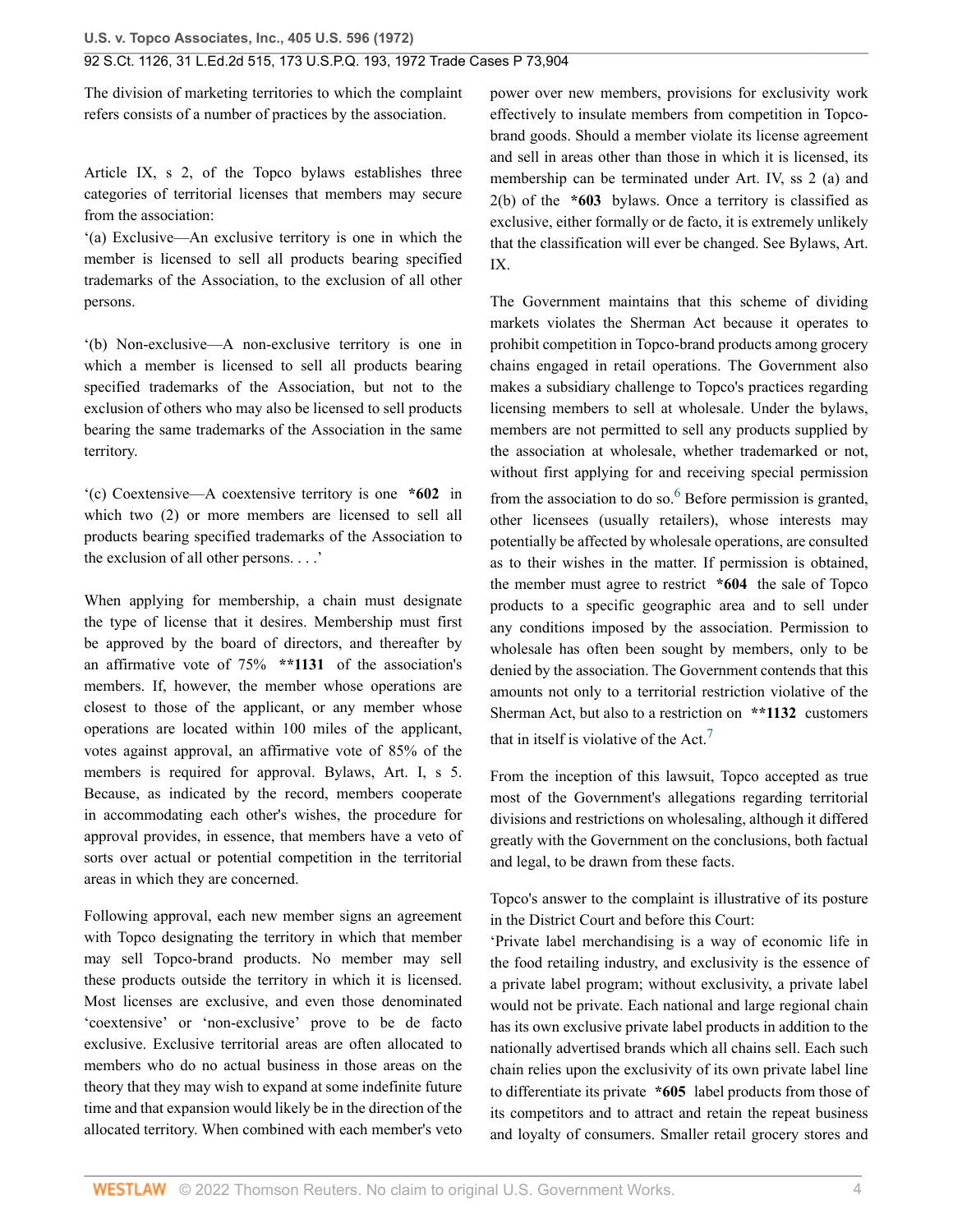chains are unable to compete effectively with the national and large regional chains without also offering their own exclusive private label products.

'The only feasible method by which Topco can procure private label products and assure the exclusivity thereof is through trademark licenses specifying the territory in which each member may sell such trademarked products.' Answer, App. 11.

Topco essentially maintains that it needs territorial divisions to compete with larger chains; that the association could not exist if the territorial divisions were anything but exclusive; and that by restricting competition in the sale of Topcobrand goods, the association actually increases competition by enabling its members to compete successfully with larger regional and national chains.

The District Court, considering all these things relevant to its decision, agreed with Topco. It recognized that the panoply of restraints that Topco imposed on its members worked to prevent competition in Topco-brand products, ${}^{8}$  ${}^{8}$  ${}^{8}$  but concluded that

'(w)hatever anti-competitive effect these practices may have on competition **\*\*1133** in the sale of Topco private **\*606** label brands is far outweighed by the increased ability of Topco members to compete both with the national chains and other supermarkets operating in their respective territories.' [319 F.Supp. 1031, 1043 \(1970\)](http://www.westlaw.com/Link/Document/FullText?findType=Y&serNum=1970115341&pubNum=345&originatingDoc=I1d232eab9c9711d993e6d35cc61aab4a&refType=RP&fi=co_pp_sp_345_1043&originationContext=document&vr=3.0&rs=cblt1.0&transitionType=DocumentItem&contextData=(sc.UserEnteredCitation)#co_pp_sp_345_1043).

The court held that Topco's practices were procompetitive and, therefore, consistent with the purposes of the antitrust laws. But we conclude that the District Court used an improper analysis in reaching its result.

## III

<span id="page-4-0"></span>**[\[1\]](#page-0-0)** On its face, [s 1](http://www.westlaw.com/Link/Document/FullText?findType=L&pubNum=1000546&cite=15USCAS1&originatingDoc=I1d232eab9c9711d993e6d35cc61aab4a&refType=LQ&originationContext=document&vr=3.0&rs=cblt1.0&transitionType=DocumentItem&contextData=(sc.UserEnteredCitation)) of the Sherman Act appears to bar any combination of entrepreneurs so long as it is 'in restraint of trade.' Theoretically, all manufacturers, distributors, merchants, sellers, and buyers could be considered as potential competitors of each other. Were [s 1](http://www.westlaw.com/Link/Document/FullText?findType=L&pubNum=1000546&cite=15USCAS1&originatingDoc=I1d232eab9c9711d993e6d35cc61aab4a&refType=LQ&originationContext=document&vr=3.0&rs=cblt1.0&transitionType=DocumentItem&contextData=(sc.UserEnteredCitation)) to be read in the narrowest possible way, any commercial contract could be deemed to violate it. [Chicago Board of Trade v. United](http://www.westlaw.com/Link/Document/FullText?findType=Y&serNum=1918100403&pubNum=708&originatingDoc=I1d232eab9c9711d993e6d35cc61aab4a&refType=RP&fi=co_pp_sp_708_243&originationContext=document&vr=3.0&rs=cblt1.0&transitionType=DocumentItem&contextData=(sc.UserEnteredCitation)#co_pp_sp_708_243) [States, 246 U.S. 231, 238, 38 S.Ct. 242, 243, 62 L.Ed. 683](http://www.westlaw.com/Link/Document/FullText?findType=Y&serNum=1918100403&pubNum=708&originatingDoc=I1d232eab9c9711d993e6d35cc61aab4a&refType=RP&fi=co_pp_sp_708_243&originationContext=document&vr=3.0&rs=cblt1.0&transitionType=DocumentItem&contextData=(sc.UserEnteredCitation)#co_pp_sp_708_243) [\(1918\)](http://www.westlaw.com/Link/Document/FullText?findType=Y&serNum=1918100403&pubNum=708&originatingDoc=I1d232eab9c9711d993e6d35cc61aab4a&refType=RP&fi=co_pp_sp_708_243&originationContext=document&vr=3.0&rs=cblt1.0&transitionType=DocumentItem&contextData=(sc.UserEnteredCitation)#co_pp_sp_708_243) (Brandeis, J.). The history underlying the formulation of the antitrust laws led this Court to conclude, however, that Congress did not intend to prohibit all contracts, nor even all contracts that might in some insignificant degree

or attenuated sense restrain trade or competition. In lieu of the narrowest possible reading of [s 1](http://www.westlaw.com/Link/Document/FullText?findType=L&pubNum=1000546&cite=15USCAS1&originatingDoc=I1d232eab9c9711d993e6d35cc61aab4a&refType=LQ&originationContext=document&vr=3.0&rs=cblt1.0&transitionType=DocumentItem&contextData=(sc.UserEnteredCitation)), the Court adopted a 'rule of reason' analysis for determining **\*607** whether most business combinations or contracts violate the prohibitions of the Sherman Act. [Standard Oil Co. v. United States, 221](http://www.westlaw.com/Link/Document/FullText?findType=Y&serNum=1911103501&pubNum=708&originatingDoc=I1d232eab9c9711d993e6d35cc61aab4a&refType=RP&originationContext=document&vr=3.0&rs=cblt1.0&transitionType=DocumentItem&contextData=(sc.UserEnteredCitation)) [U.S. 1, 31 S.Ct. 502, 55 L.Ed. 619 \(1911\).](http://www.westlaw.com/Link/Document/FullText?findType=Y&serNum=1911103501&pubNum=708&originatingDoc=I1d232eab9c9711d993e6d35cc61aab4a&refType=RP&originationContext=document&vr=3.0&rs=cblt1.0&transitionType=DocumentItem&contextData=(sc.UserEnteredCitation)) An analysis of the reasonableness of particular restraints includes consideration of the facts peculiar to the business in which the restraint is applied, the nature of the restraint and its effects, and the history of the restraint and the reasons for its adoption. [Chicago Board of Trade v. United States, supra, 246 U.S., at](http://www.westlaw.com/Link/Document/FullText?findType=Y&serNum=1918100403&pubNum=708&originatingDoc=I1d232eab9c9711d993e6d35cc61aab4a&refType=RP&fi=co_pp_sp_708_243&originationContext=document&vr=3.0&rs=cblt1.0&transitionType=DocumentItem&contextData=(sc.UserEnteredCitation)#co_pp_sp_708_243) [238, 38 S.Ct., at 243](http://www.westlaw.com/Link/Document/FullText?findType=Y&serNum=1918100403&pubNum=708&originatingDoc=I1d232eab9c9711d993e6d35cc61aab4a&refType=RP&fi=co_pp_sp_708_243&originationContext=document&vr=3.0&rs=cblt1.0&transitionType=DocumentItem&contextData=(sc.UserEnteredCitation)#co_pp_sp_708_243).

While the Court has utilized the 'rule of reason' in evaluating the legality of most restraints alleged to be violative of the Sherman Act, it has also developed the doctrine that certain business relationships are per se violations of the Act without regard to a consideration of their reasonableness. In [Northern](http://www.westlaw.com/Link/Document/FullText?findType=Y&serNum=1958121422&pubNum=708&originatingDoc=I1d232eab9c9711d993e6d35cc61aab4a&refType=RP&fi=co_pp_sp_708_518&originationContext=document&vr=3.0&rs=cblt1.0&transitionType=DocumentItem&contextData=(sc.UserEnteredCitation)#co_pp_sp_708_518) [Pacific R. Co. v. United States, 356 U.S. 1, 5, 78 S.Ct. 514,](http://www.westlaw.com/Link/Document/FullText?findType=Y&serNum=1958121422&pubNum=708&originatingDoc=I1d232eab9c9711d993e6d35cc61aab4a&refType=RP&fi=co_pp_sp_708_518&originationContext=document&vr=3.0&rs=cblt1.0&transitionType=DocumentItem&contextData=(sc.UserEnteredCitation)#co_pp_sp_708_518) [518, 2 L.Ed.2d 545 \(1958\)](http://www.westlaw.com/Link/Document/FullText?findType=Y&serNum=1958121422&pubNum=708&originatingDoc=I1d232eab9c9711d993e6d35cc61aab4a&refType=RP&fi=co_pp_sp_708_518&originationContext=document&vr=3.0&rs=cblt1.0&transitionType=DocumentItem&contextData=(sc.UserEnteredCitation)#co_pp_sp_708_518), Mr. Justice Black explained the appropriateness of, and the need for, per se rules:

<span id="page-4-1"></span>'(T)here are certain agreements or practices which because of their pernicious effect on competition and lack of any redeeming virtue are conclusively presumed to be unreasonable and therefore illegal without elaborate inquiry as to the precise harm they have caused or the business excuse for their use. This principle of per se unreasonableness not only makes the type of restraints which are proscribed by the Sherman Act more certain to the benefit of everyone concerned, but it also avoids the necessity for an incredibly complicated and prolonged economic investigation into the entire history of the industry involved, as well as related industries, in an effort to determine at large whether a particular restraint has been unreasonable—an inquiry so often wholly fruitless when undertaken.'

It is only after considerable experience with certain business relationships that courts classify them as per se **\*608** violations of the Sherman Act. See generally Van Cise, The Future of Per Se in Antitrust Law, 50 Va.L.Rev. 1165 (1964). One of the classic examples of a per se violation of [s 1](http://www.westlaw.com/Link/Document/FullText?findType=L&pubNum=1000546&cite=15USCAS1&originatingDoc=I1d232eab9c9711d993e6d35cc61aab4a&refType=LQ&originationContext=document&vr=3.0&rs=cblt1.0&transitionType=DocumentItem&contextData=(sc.UserEnteredCitation)) is an agreement between competitors at the same level of the market structure to allocate territories in order to minimize competition. Such concerted action is usually termed a 'horizontal' restraint, in contradistinction to combinations of persons at different levels of the market structure, e.g., manufacturers and distributors, which are termed 'vertical' restraints. This Court has reiterated time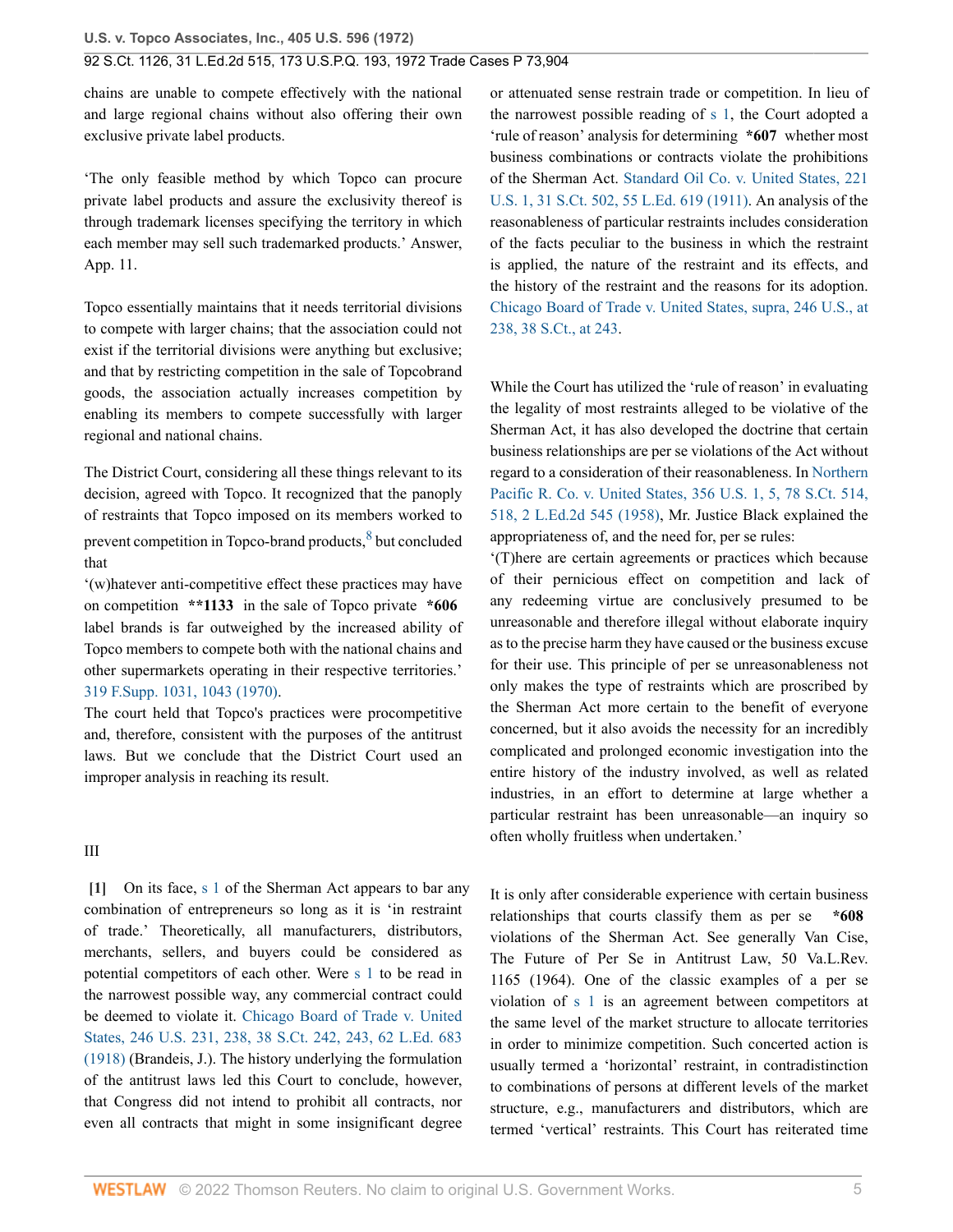and time again that '(h)orizontal territorial limitations . . . are naked restraints of trade with no purpose **\*\*1134** except stifling of competition.' [White Motor Co. v. United States,](http://www.westlaw.com/Link/Document/FullText?findType=Y&serNum=1963125308&pubNum=708&originatingDoc=I1d232eab9c9711d993e6d35cc61aab4a&refType=RP&fi=co_pp_sp_708_702&originationContext=document&vr=3.0&rs=cblt1.0&transitionType=DocumentItem&contextData=(sc.UserEnteredCitation)#co_pp_sp_708_702) [372 U.S. 253, 263, 83 S.Ct. 696, 702, 9 L.Ed.2d 738 \(1963\)](http://www.westlaw.com/Link/Document/FullText?findType=Y&serNum=1963125308&pubNum=708&originatingDoc=I1d232eab9c9711d993e6d35cc61aab4a&refType=RP&fi=co_pp_sp_708_702&originationContext=document&vr=3.0&rs=cblt1.0&transitionType=DocumentItem&contextData=(sc.UserEnteredCitation)#co_pp_sp_708_702). Such limitations are per se violations of the Sherman Act. See [Addyston Pipe & Steel Co. v. United States, 175 U.S. 211, 20](http://www.westlaw.com/Link/Document/FullText?findType=Y&serNum=1899180166&pubNum=708&originatingDoc=I1d232eab9c9711d993e6d35cc61aab4a&refType=RP&originationContext=document&vr=3.0&rs=cblt1.0&transitionType=DocumentItem&contextData=(sc.UserEnteredCitation)) [S.Ct. 96, 44 L.Ed. 136 \(1899\),](http://www.westlaw.com/Link/Document/FullText?findType=Y&serNum=1899180166&pubNum=708&originatingDoc=I1d232eab9c9711d993e6d35cc61aab4a&refType=RP&originationContext=document&vr=3.0&rs=cblt1.0&transitionType=DocumentItem&contextData=(sc.UserEnteredCitation)) aff'g [85 F. 271 \(C.A.6 1898\)](http://www.westlaw.com/Link/Document/FullText?findType=Y&serNum=1898146860&pubNum=348&originatingDoc=I1d232eab9c9711d993e6d35cc61aab4a&refType=RP&originationContext=document&vr=3.0&rs=cblt1.0&transitionType=DocumentItem&contextData=(sc.UserEnteredCitation)) (Taft, J.); [United States v. National Lead Co., 332 U.S. 319,](http://www.westlaw.com/Link/Document/FullText?findType=Y&serNum=1947117326&pubNum=708&originatingDoc=I1d232eab9c9711d993e6d35cc61aab4a&refType=RP&originationContext=document&vr=3.0&rs=cblt1.0&transitionType=DocumentItem&contextData=(sc.UserEnteredCitation)) [67 S.Ct. 1634, 91 L.Ed. 2077 \(1947\);](http://www.westlaw.com/Link/Document/FullText?findType=Y&serNum=1947117326&pubNum=708&originatingDoc=I1d232eab9c9711d993e6d35cc61aab4a&refType=RP&originationContext=document&vr=3.0&rs=cblt1.0&transitionType=DocumentItem&contextData=(sc.UserEnteredCitation)) [Timken Roller Bearing](http://www.westlaw.com/Link/Document/FullText?findType=Y&serNum=1951119636&pubNum=708&originatingDoc=I1d232eab9c9711d993e6d35cc61aab4a&refType=RP&originationContext=document&vr=3.0&rs=cblt1.0&transitionType=DocumentItem&contextData=(sc.UserEnteredCitation)) [Co. v. United States, 341 U.S. 593, 71 S.Ct. 971, 95 L.Ed.](http://www.westlaw.com/Link/Document/FullText?findType=Y&serNum=1951119636&pubNum=708&originatingDoc=I1d232eab9c9711d993e6d35cc61aab4a&refType=RP&originationContext=document&vr=3.0&rs=cblt1.0&transitionType=DocumentItem&contextData=(sc.UserEnteredCitation)) [1199 \(1951\);](http://www.westlaw.com/Link/Document/FullText?findType=Y&serNum=1951119636&pubNum=708&originatingDoc=I1d232eab9c9711d993e6d35cc61aab4a&refType=RP&originationContext=document&vr=3.0&rs=cblt1.0&transitionType=DocumentItem&contextData=(sc.UserEnteredCitation)) Northern Pacific R. Co. v. United States, supra; [Citizen Publishing Co. v. United States, 394 U.S. 131, 89](http://www.westlaw.com/Link/Document/FullText?findType=Y&serNum=1969132926&pubNum=708&originatingDoc=I1d232eab9c9711d993e6d35cc61aab4a&refType=RP&originationContext=document&vr=3.0&rs=cblt1.0&transitionType=DocumentItem&contextData=(sc.UserEnteredCitation)) [S.Ct. 927, 22 L.Ed.2d 148 \(1969\);](http://www.westlaw.com/Link/Document/FullText?findType=Y&serNum=1969132926&pubNum=708&originatingDoc=I1d232eab9c9711d993e6d35cc61aab4a&refType=RP&originationContext=document&vr=3.0&rs=cblt1.0&transitionType=DocumentItem&contextData=(sc.UserEnteredCitation)) [United States v. Sealy, Inc.,](http://www.westlaw.com/Link/Document/FullText?findType=Y&serNum=1967129544&pubNum=708&originatingDoc=I1d232eab9c9711d993e6d35cc61aab4a&refType=RP&originationContext=document&vr=3.0&rs=cblt1.0&transitionType=DocumentItem&contextData=(sc.UserEnteredCitation)) [388 U.S. 350, 87 S.Ct. 1847, 18 L.Ed.2d 1238 \(1967\);](http://www.westlaw.com/Link/Document/FullText?findType=Y&serNum=1967129544&pubNum=708&originatingDoc=I1d232eab9c9711d993e6d35cc61aab4a&refType=RP&originationContext=document&vr=3.0&rs=cblt1.0&transitionType=DocumentItem&contextData=(sc.UserEnteredCitation)) [United](http://www.westlaw.com/Link/Document/FullText?findType=Y&serNum=1967129545&pubNum=708&originatingDoc=I1d232eab9c9711d993e6d35cc61aab4a&refType=RP&fi=co_pp_sp_708_1871&originationContext=document&vr=3.0&rs=cblt1.0&transitionType=DocumentItem&contextData=(sc.UserEnteredCitation)#co_pp_sp_708_1871) [States v. Arnold, Schwinn & Co., 388 U.S. 365, 390, 87 S.Ct.](http://www.westlaw.com/Link/Document/FullText?findType=Y&serNum=1967129545&pubNum=708&originatingDoc=I1d232eab9c9711d993e6d35cc61aab4a&refType=RP&fi=co_pp_sp_708_1871&originationContext=document&vr=3.0&rs=cblt1.0&transitionType=DocumentItem&contextData=(sc.UserEnteredCitation)#co_pp_sp_708_1871) [1856, 1871, 18 L.Ed.2d 1249 \(1967\)](http://www.westlaw.com/Link/Document/FullText?findType=Y&serNum=1967129545&pubNum=708&originatingDoc=I1d232eab9c9711d993e6d35cc61aab4a&refType=RP&fi=co_pp_sp_708_1871&originationContext=document&vr=3.0&rs=cblt1.0&transitionType=DocumentItem&contextData=(sc.UserEnteredCitation)#co_pp_sp_708_1871) (Stewart, J., concurring in part and dissenting in part); [Serta Associates, Inc. v. United](http://www.westlaw.com/Link/Document/FullText?findType=Y&serNum=1969296096&pubNum=708&originatingDoc=I1d232eab9c9711d993e6d35cc61aab4a&refType=RP&originationContext=document&vr=3.0&rs=cblt1.0&transitionType=DocumentItem&contextData=(sc.UserEnteredCitation)) [States, 393 U.S. 534, 89 S.Ct. 870, 21 L.Ed.2d 753 \(1969\)](http://www.westlaw.com/Link/Document/FullText?findType=Y&serNum=1969296096&pubNum=708&originatingDoc=I1d232eab9c9711d993e6d35cc61aab4a&refType=RP&originationContext=document&vr=3.0&rs=cblt1.0&transitionType=DocumentItem&contextData=(sc.UserEnteredCitation)), aff'g [296 F.Supp. 1121, 1128 \(N.D.Del.1968\)](http://www.westlaw.com/Link/Document/FullText?findType=Y&serNum=1968115758&pubNum=345&originatingDoc=I1d232eab9c9711d993e6d35cc61aab4a&refType=RP&fi=co_pp_sp_345_1128&originationContext=document&vr=3.0&rs=cblt1.0&transitionType=DocumentItem&contextData=(sc.UserEnteredCitation)#co_pp_sp_345_1128).

<span id="page-5-0"></span>**[\[2\]](#page-0-1)** We think that it is clear that the restraint in this case is a horizontal one, and, therefore, a per se violation of [s](http://www.westlaw.com/Link/Document/FullText?findType=L&pubNum=1000546&cite=15USCAS1&originatingDoc=I1d232eab9c9711d993e6d35cc61aab4a&refType=LQ&originationContext=document&vr=3.0&rs=cblt1.0&transitionType=DocumentItem&contextData=(sc.UserEnteredCitation)) [1](http://www.westlaw.com/Link/Document/FullText?findType=L&pubNum=1000546&cite=15USCAS1&originatingDoc=I1d232eab9c9711d993e6d35cc61aab4a&refType=LQ&originationContext=document&vr=3.0&rs=cblt1.0&transitionType=DocumentItem&contextData=(sc.UserEnteredCitation)). The District Court failed to make any determination as to whether there were per se horizontal territorial restraints in this case and simply applied a rule of reason in reaching its conclusions that the restraints were not illegal. See, e.g., Comment, Horizontal Territorial Restraints and the Per Se Rule, 28 Wash. & Lee L.Rev. 457, 469 (1971). In so doing, the District Court erred.

**\*609** United States v. Sealy, Inc., supra, is, in fact, on all fours with this case. Sealy licensed manufacturers of mattresses and bedding to make and sell products using the Sealy trademark. Like Topco, Sealy was a corporation owned almost entirely by its licensees, who elected the Board of Directors and controlled the business. Just as in this case, Sealy agreed with the licensees not to license other manufacturers or sellers to sell Sealy-brand products in a designated territory in exchange for the promise of the licensee who sold in that territory not to expand its sales beyond the area demarcated by Sealy. The Court held that this was a horizontal territorial restraint, which was per se violative of the Sherman Act.<sup>[9](#page-11-1)</sup>

<span id="page-5-2"></span>Whether or not we would decide this case the same way under the rule of reason used by the District Court is irrelevant to the issue before us. The fact is that courts are of limited utility in examining difficult economic problems.<sup>[10](#page-11-2)</sup> Our inability to weigh, in any meaningful **\*610** sense, destruction of competition in one sector of the economy against promotion of competition in another sector is one important reason we have formulated per se rules.

In applying these rigid rules, the Court has consistently rejected the notion that **\*\*1135** naked restraints of trade are to be tolerated because they are well intended or because they are allegedly developed to increase competition. E.g., [United](http://www.westlaw.com/Link/Document/FullText?findType=Y&serNum=1966131558&pubNum=708&originatingDoc=I1d232eab9c9711d993e6d35cc61aab4a&refType=RP&fi=co_pp_sp_708_1331&originationContext=document&vr=3.0&rs=cblt1.0&transitionType=DocumentItem&contextData=(sc.UserEnteredCitation)#co_pp_sp_708_1331) [States v. General Motors Corp., 384 U.S. 127, 146—147, 86](http://www.westlaw.com/Link/Document/FullText?findType=Y&serNum=1966131558&pubNum=708&originatingDoc=I1d232eab9c9711d993e6d35cc61aab4a&refType=RP&fi=co_pp_sp_708_1331&originationContext=document&vr=3.0&rs=cblt1.0&transitionType=DocumentItem&contextData=(sc.UserEnteredCitation)#co_pp_sp_708_1331) [S.Ct. 1321, 1331, 16 L.Ed.2d 415 \(1966\)](http://www.westlaw.com/Link/Document/FullText?findType=Y&serNum=1966131558&pubNum=708&originatingDoc=I1d232eab9c9711d993e6d35cc61aab4a&refType=RP&fi=co_pp_sp_708_1331&originationContext=document&vr=3.0&rs=cblt1.0&transitionType=DocumentItem&contextData=(sc.UserEnteredCitation)#co_pp_sp_708_1331); [United States v.](http://www.westlaw.com/Link/Document/FullText?findType=Y&serNum=1942122930&pubNum=708&originatingDoc=I1d232eab9c9711d993e6d35cc61aab4a&refType=RP&originationContext=document&vr=3.0&rs=cblt1.0&transitionType=DocumentItem&contextData=(sc.UserEnteredCitation)) [Masonite Corp., 316 U.S. 265, 62 S.Ct. 1070, 86 L.Ed. 1461](http://www.westlaw.com/Link/Document/FullText?findType=Y&serNum=1942122930&pubNum=708&originatingDoc=I1d232eab9c9711d993e6d35cc61aab4a&refType=RP&originationContext=document&vr=3.0&rs=cblt1.0&transitionType=DocumentItem&contextData=(sc.UserEnteredCitation)) [\(1942\);](http://www.westlaw.com/Link/Document/FullText?findType=Y&serNum=1942122930&pubNum=708&originatingDoc=I1d232eab9c9711d993e6d35cc61aab4a&refType=RP&originationContext=document&vr=3.0&rs=cblt1.0&transitionType=DocumentItem&contextData=(sc.UserEnteredCitation)) [Fashion Originators' Guild v. FTC, 312 U.S. 457, 61](http://www.westlaw.com/Link/Document/FullText?findType=Y&serNum=1941124269&pubNum=708&originatingDoc=I1d232eab9c9711d993e6d35cc61aab4a&refType=RP&originationContext=document&vr=3.0&rs=cblt1.0&transitionType=DocumentItem&contextData=(sc.UserEnteredCitation)) [S.Ct. 703, 85 L.Ed. 949 \(1941\).](http://www.westlaw.com/Link/Document/FullText?findType=Y&serNum=1941124269&pubNum=708&originatingDoc=I1d232eab9c9711d993e6d35cc61aab4a&refType=RP&originationContext=document&vr=3.0&rs=cblt1.0&transitionType=DocumentItem&contextData=(sc.UserEnteredCitation))

<span id="page-5-1"></span>**[\[3\]](#page-0-2)** Antitrust laws in general, and the Sherman Act in particular, are the Magna Carta of free enterprise. They are as important to the preservation of economic freedom and our free-enterprise system as the Bill of Rights is to the protection of our fundamental personal freedoms. And the freedom guaranteed each and every business, no matter how small, is the freedom to compete—to assert with vigor, imagination, devotion, and ingenuity whatever economic muscle it can muster. Implicit in such freedom is the notion that it cannot be foreclosed with respect to one sector of the economy because certain private citizens or groups believe that such foreclosure might promote greater competition in a more important sector of the economy. Cf. [United States v. Philadelphia National](http://www.westlaw.com/Link/Document/FullText?findType=Y&serNum=1963125392&pubNum=708&originatingDoc=I1d232eab9c9711d993e6d35cc61aab4a&refType=RP&fi=co_pp_sp_708_1745&originationContext=document&vr=3.0&rs=cblt1.0&transitionType=DocumentItem&contextData=(sc.UserEnteredCitation)#co_pp_sp_708_1745) [Bank, 374 U.S. 321, 371, 83 S.Ct. 1715, 1745, 10 L.Ed.2d](http://www.westlaw.com/Link/Document/FullText?findType=Y&serNum=1963125392&pubNum=708&originatingDoc=I1d232eab9c9711d993e6d35cc61aab4a&refType=RP&fi=co_pp_sp_708_1745&originationContext=document&vr=3.0&rs=cblt1.0&transitionType=DocumentItem&contextData=(sc.UserEnteredCitation)#co_pp_sp_708_1745) [915 \(1963\)](http://www.westlaw.com/Link/Document/FullText?findType=Y&serNum=1963125392&pubNum=708&originatingDoc=I1d232eab9c9711d993e6d35cc61aab4a&refType=RP&fi=co_pp_sp_708_1745&originationContext=document&vr=3.0&rs=cblt1.0&transitionType=DocumentItem&contextData=(sc.UserEnteredCitation)#co_pp_sp_708_1745).

The District Court determined that by limiting the freedom of its individual members to compete with each other, Topco was doing a greater good by fostering competition between members and other large supermarket chains. But, the fallacy in this is that Topco has no authority under the Sherman Act to determine the **\*611** respective values of competition in various sectors of the economy. On the contrary, the Sherman Act gives to each Topco members and to each prospective member the right to ascertain for itself whether or not competition with other supermarket chains is more desirable than competition in the sale of Topco-brand products. Without territorial restrictions, Topco members may indeed '(cut) each other's throats.' Cf. [White Motor Co., supra, 372 U.S., at](http://www.westlaw.com/Link/Document/FullText?findType=Y&serNum=1963125308&pubNum=708&originatingDoc=I1d232eab9c9711d993e6d35cc61aab4a&refType=RP&fi=co_pp_sp_708_710&originationContext=document&vr=3.0&rs=cblt1.0&transitionType=DocumentItem&contextData=(sc.UserEnteredCitation)#co_pp_sp_708_710) [278, 83 S.Ct., at 710](http://www.westlaw.com/Link/Document/FullText?findType=Y&serNum=1963125308&pubNum=708&originatingDoc=I1d232eab9c9711d993e6d35cc61aab4a&refType=RP&fi=co_pp_sp_708_710&originationContext=document&vr=3.0&rs=cblt1.0&transitionType=DocumentItem&contextData=(sc.UserEnteredCitation)#co_pp_sp_708_710) (Clark, J. dissenting). But we have never found this possibility sufficient to warrant condoning horizontal restraints of trade.

<span id="page-5-3"></span>The Court has previously noted with respect to price fixing, another per se violation of the Sherman Act, that: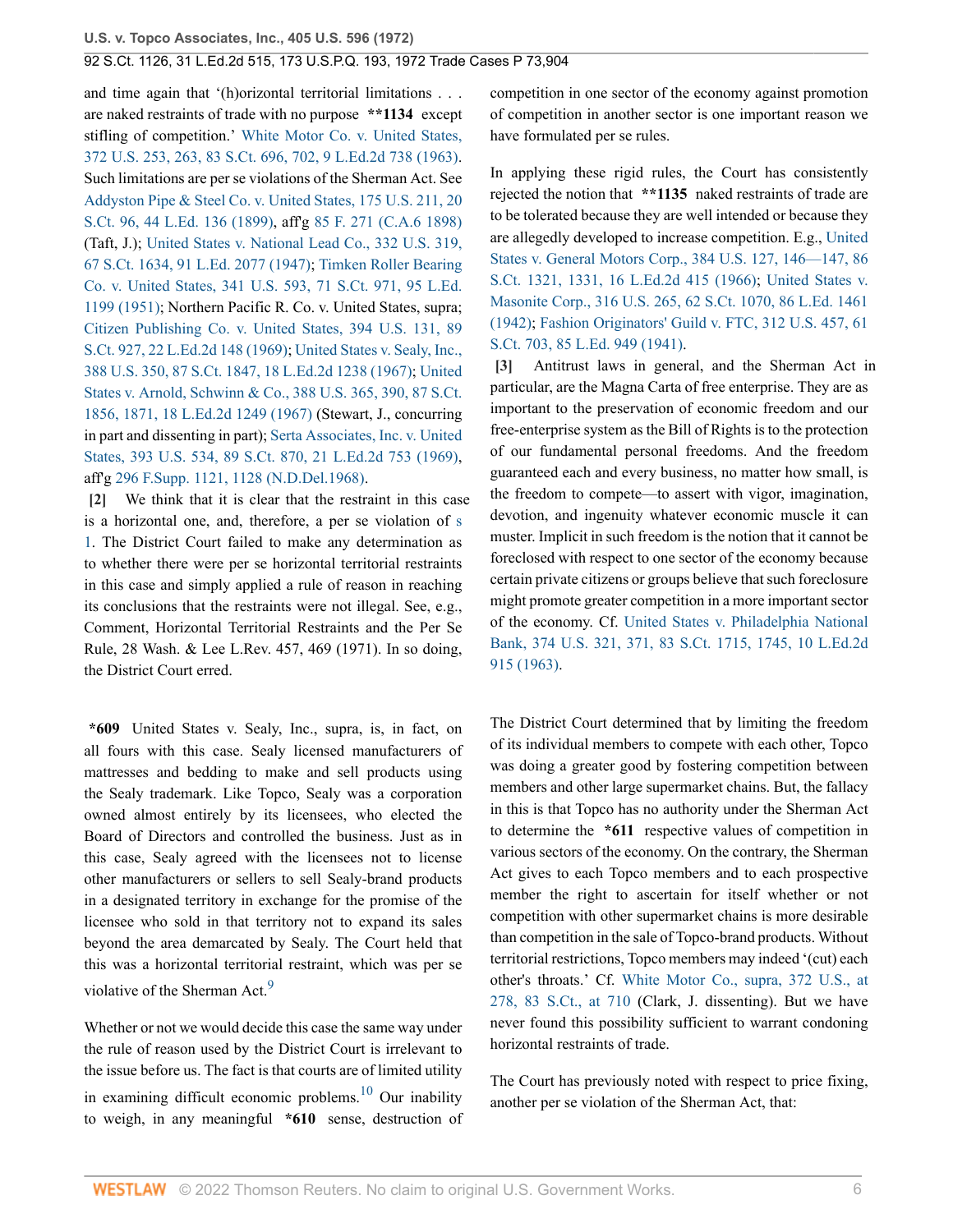'The reasonable price fixed today may through economic and business changes become the unreasonable price of tomorrow. Once established, it may be maintained unchanged because of the absence of competition secured by the agreement for a price reasonable when fixed.' [United States v.](http://www.westlaw.com/Link/Document/FullText?findType=Y&serNum=1927123531&pubNum=708&originatingDoc=I1d232eab9c9711d993e6d35cc61aab4a&refType=RP&fi=co_pp_sp_708_379&originationContext=document&vr=3.0&rs=cblt1.0&transitionType=DocumentItem&contextData=(sc.UserEnteredCitation)#co_pp_sp_708_379) [Trenton Potteries Co., 273 U.S. 392, 397, 47 S.Ct. 377, 379,](http://www.westlaw.com/Link/Document/FullText?findType=Y&serNum=1927123531&pubNum=708&originatingDoc=I1d232eab9c9711d993e6d35cc61aab4a&refType=RP&fi=co_pp_sp_708_379&originationContext=document&vr=3.0&rs=cblt1.0&transitionType=DocumentItem&contextData=(sc.UserEnteredCitation)#co_pp_sp_708_379) [71 L.Ed. 700 \(1927\)](http://www.westlaw.com/Link/Document/FullText?findType=Y&serNum=1927123531&pubNum=708&originatingDoc=I1d232eab9c9711d993e6d35cc61aab4a&refType=RP&fi=co_pp_sp_708_379&originationContext=document&vr=3.0&rs=cblt1.0&transitionType=DocumentItem&contextData=(sc.UserEnteredCitation)#co_pp_sp_708_379).

A similar observation can be made with regard to territorial limitations. [White Motor Co., supra, 372 U.S., at 265 n. 2, 83](http://www.westlaw.com/Link/Document/FullText?findType=Y&serNum=1963125308&pubNum=708&originatingDoc=I1d232eab9c9711d993e6d35cc61aab4a&refType=RP&fi=co_pp_sp_708_703&originationContext=document&vr=3.0&rs=cblt1.0&transitionType=DocumentItem&contextData=(sc.UserEnteredCitation)#co_pp_sp_708_703) [S.Ct., at 703](http://www.westlaw.com/Link/Document/FullText?findType=Y&serNum=1963125308&pubNum=708&originatingDoc=I1d232eab9c9711d993e6d35cc61aab4a&refType=RP&fi=co_pp_sp_708_703&originationContext=document&vr=3.0&rs=cblt1.0&transitionType=DocumentItem&contextData=(sc.UserEnteredCitation)#co_pp_sp_708_703) (Brennan, J., concurring).

There have been tremendous departures from the notion of a free-enterprise system as it was originally conceived in this country. These departures have been the product of congressional action and the will of the people. If a decision is to be made to sacrifice competition in one portion of the economy for greater competition in another portion this too is a decision that must be made by Congress and not by private forces or by the courts. Private forces are too keenly aware of their own interests in making such decisions and courts are ill-equipped and ill-situated for such decisionmaking. To analyze, interpret, and evaluate the myriad of competing interests and the endless data that would surely be brought to **\*612** bear on such decisions, and to make the delicate judgment on the relative values to society of competitive areas of the economy, the judgment of the elected representatives of the people is required.

<span id="page-6-0"></span>**[\[4\]](#page-1-0)** Just as the territorial restrictions on retailing Topcobrand products must fall, so must the territorial restrictions on wholesaling. The considerations are **\*\*1136** the same, and the Sherman Act requires identical results.

<span id="page-6-1"></span>**[\[5\]](#page-1-1)** We also strike down Topco's other restrictions on the right of its members to wholesale goods. These restrictions amount to regulation of the customers to whom members of Topco may sell Topco-brand goods. Like territorial restrictions, limitations on customers are intended to limit intra-brand competition and to promote interbrand competition. For the reasons previously discussed, the arena in which Topco members compete must be left to their unfettered choice absent a contrary congressional determination. United States v. General Motors Corp., supra; cf. United States v. Arnold, Schwinn & Co., supra; United States v. Masonite Corp., supra; United States v. Trenton Potteries, supra. See also, [White Motor Co., supra, 372 U.S.,](http://www.westlaw.com/Link/Document/FullText?findType=Y&serNum=1963125308&pubNum=708&originatingDoc=I1d232eab9c9711d993e6d35cc61aab4a&refType=RP&fi=co_pp_sp_708_711&originationContext=document&vr=3.0&rs=cblt1.0&transitionType=DocumentItem&contextData=(sc.UserEnteredCitation)#co_pp_sp_708_711) [at 281—283, 83 S.Ct., at 711—712](http://www.westlaw.com/Link/Document/FullText?findType=Y&serNum=1963125308&pubNum=708&originatingDoc=I1d232eab9c9711d993e6d35cc61aab4a&refType=RP&fi=co_pp_sp_708_711&originationContext=document&vr=3.0&rs=cblt1.0&transitionType=DocumentItem&contextData=(sc.UserEnteredCitation)#co_pp_sp_708_711) (Clark, J., dissenting).

We reverse the judgment of the District Court and remand the case for entry of an appropriate decree.

It is so ordered.

Reversed and remanded.

Mr. Justice POWELL and Mr. Justice REHNQUIST took no part in the consideration or decision of this case.

Mr. Justice BLACKMUN, concurring in the result.

The conclusion the Court reaches has its anomalous aspects, for surely, as the District Court's findings make clear, today's decision in the Government's favor will tend to stultify Topco members' competition with the great and larger chains. The bigs, therefore, should find it easier to get bigger and, as a consequence, reality **\*613** seems at odds with the public interest. The per se rule, however, now appears to be so firmly established by the Court that, at this late date, I could not oppose it. Relief, if any is to be forthcoming, apparently must be by way of legislation.

## Mr. Chief Justice BURGER, dissenting.

This case does not involve restraints on interbrand competition or an allocation of markets by an association with monopoly or near-monopoly control of the sources of supply of one or more varieties of staple goods. Rather, we have here an agreement among several small grocery chains to join in a cooperative endeavor that, in my view, has an unquestionably lawful principal purpose; in pursuit of that purpose they have mutually agreed to certain minimal ancillary restraints that are fully reasonable in view of the principal purpose and that have never before today been held by this Court to be per se violations of the Sherman Act.

In joining in this cooperative endeavor, these small chains did not agree to the restraints here at issue in order to make it possible for them to exploit an already established line of products through non-competitive pricing. There was no such thing as a Topco line of products until this cooperative was formed. The restraints to which the cooperative's members have agreed deal only with the marketing of the products in the Topco line, and the only function of those restraints is to permit each member chain to esand through its own local advertising and and trough its own local advertising and marketing efforts, a local consumer awareness of the trademarked family of products as that member's 'private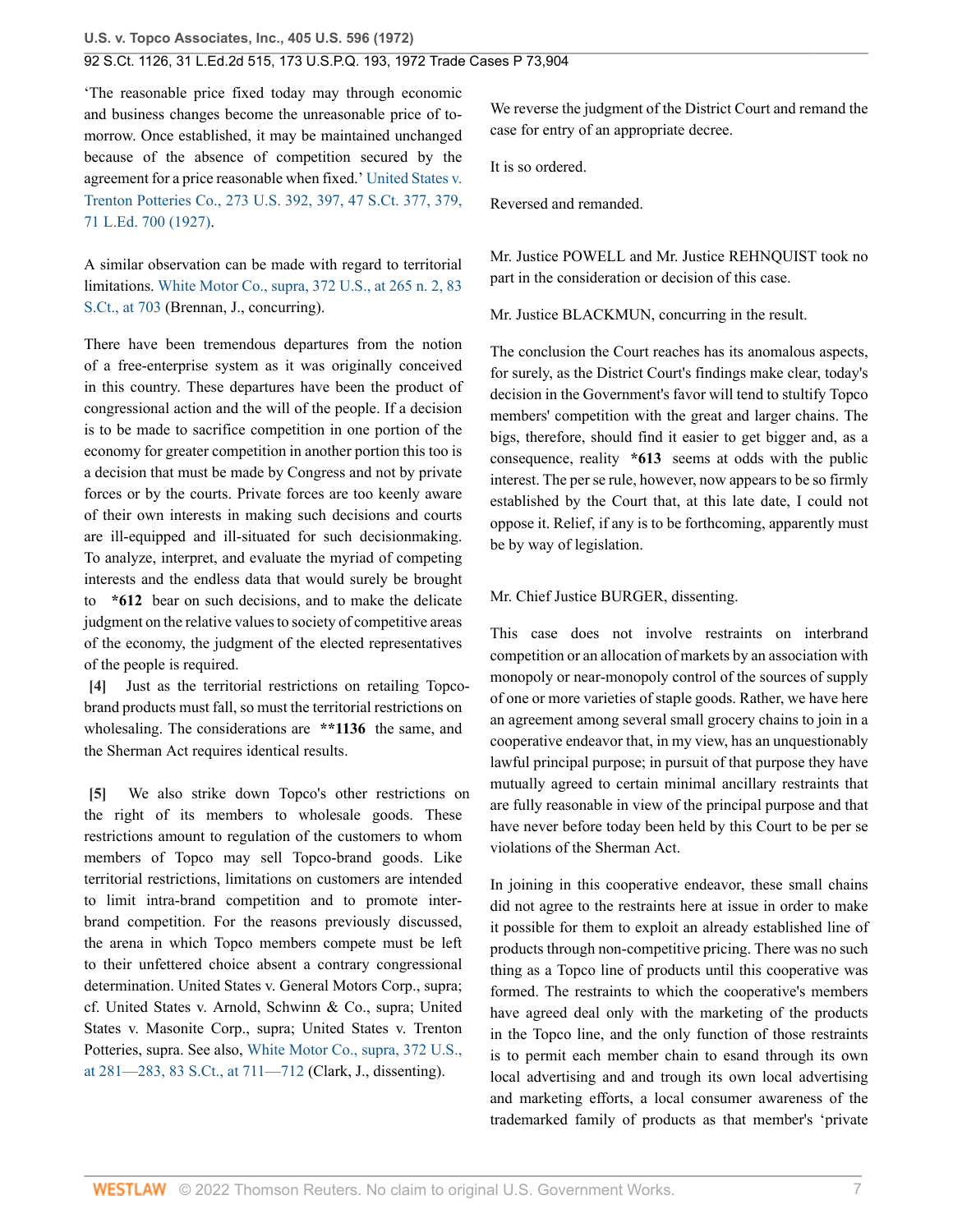label' line. The goal sought was the enhancement of the individual members' abilities to compete, albeit to a modest degree, with the large national chains which had been successfully marketing private-label lines for **\*614** several years. The sole reason for a cooperative endeavor was to make economically feasible such things as quality control, large quantity purchases at bulk prices, the development of attractively printed labels, and the ability to offer a number of different lines of trademarked products. All these things, of course, are feasible for the large national chains operating individually, but **\*\*1137** they are beyond the reach of the small operators proceeding alone.<sup>[1](#page-11-3)</sup>

After a careful review of the economic considerations bearing upon this case, the District Court determined that 'the relief which the government here seeks would not increase competition in Topco private label brands'; on the contrary, such relief 'would substantially diminish competition in the supermarket field.' [319 F.Supp. 1031, 1043.](http://www.westlaw.com/Link/Document/FullText?findType=Y&serNum=1970115341&pubNum=345&originatingDoc=I1d232eab9c9711d993e6d35cc61aab4a&refType=RP&fi=co_pp_sp_345_1043&originationContext=document&vr=3.0&rs=cblt1.0&transitionType=DocumentItem&contextData=(sc.UserEnteredCitation)#co_pp_sp_345_1043) This Court has not today determined, on the basis of an examination of the underlying economic realities, that the District Court's conclusions are incorrect. Rather, the majority holds that the District Court had no business examining Topco's practices under the 'rule of reason'; it should not have sought to determine whether Topco's practices did in fact restrain trade or commerce within the meaning of [s 1](http://www.westlaw.com/Link/Document/FullText?findType=L&pubNum=1000546&cite=15USCAS1&originatingDoc=I1d232eab9c9711d993e6d35cc61aab4a&refType=LQ&originationContext=document&vr=3.0&rs=cblt1.0&transitionType=DocumentItem&contextData=(sc.UserEnteredCitation)) of the Sherman Act; it should have found no more than that those practices involve a 'horizontal division of markets' and are, by that very fact, per se violations of the Act.

I do not believe that our prior decisions justify the result reached by the majority. Nor do I believe that a new per se rule should be established in disposing of this case, for the judicial convenience and ready predictability **\*615** that are made possible by per se rules are not such overriding considerations in antitrust law as to justify their promulgation without careful prior consideration of the relevant economic realities in the light of the basic policy and goals of the Sherman Act.

I

I deal first with the cases upon which the majority relies in stating that '(t)his Court has reiterated time and time again that '(h)orizontal territorial limitations . . . are naked restraints of trade with no purpose except stifling of competition.' [White Motor Co. v. United States, 372 U.S. 253, 263, 83](http://www.westlaw.com/Link/Document/FullText?findType=Y&serNum=1963125308&pubNum=708&originatingDoc=I1d232eab9c9711d993e6d35cc61aab4a&refType=RP&fi=co_pp_sp_708_702&originationContext=document&vr=3.0&rs=cblt1.0&transitionType=DocumentItem&contextData=(sc.UserEnteredCitation)#co_pp_sp_708_702) [S.Ct. 696, 702, 9 L.Ed.2d 738 \(1963\).](http://www.westlaw.com/Link/Document/FullText?findType=Y&serNum=1963125308&pubNum=708&originatingDoc=I1d232eab9c9711d993e6d35cc61aab4a&refType=RP&fi=co_pp_sp_708_702&originationContext=document&vr=3.0&rs=cblt1.0&transitionType=DocumentItem&contextData=(sc.UserEnteredCitation)#co_pp_sp_708_702)' White Motor, of course, laid down no per se rule; nor were any horizontal territorial limitations involved in that case. Indeed, it was

in White Motor that this Court reversed the District Court's holding that vertically imposed territorial limitations were per se violations, explaining that '(w)e need to know more than we do about the actual impact of these arrangements on competition to decide whether they . . . should be classified as per se violations of the Sherman Act.' [372 U.S., at 263, 83](http://www.westlaw.com/Link/Document/FullText?findType=Y&serNum=1963125308&pubNum=708&originatingDoc=I1d232eab9c9711d993e6d35cc61aab4a&refType=RP&fi=co_pp_sp_708_702&originationContext=document&vr=3.0&rs=cblt1.0&transitionType=DocumentItem&contextData=(sc.UserEnteredCitation)#co_pp_sp_708_702) [S.Ct., at 702.](http://www.westlaw.com/Link/Document/FullText?findType=Y&serNum=1963125308&pubNum=708&originatingDoc=I1d232eab9c9711d993e6d35cc61aab4a&refType=RP&fi=co_pp_sp_708_702&originationContext=document&vr=3.0&rs=cblt1.0&transitionType=DocumentItem&contextData=(sc.UserEnteredCitation)#co_pp_sp_708_702) The statement from the White Motor opinion quoted by the majority today was made without citation of authority and was apparently intended primarily to make clear that the facts then before the Court were not to be confused with horizontally imposed territorial limitations. To treat dictum in that case as controlling here would, of course, be unjustified.

<span id="page-7-1"></span><span id="page-7-0"></span>Having quoted this dictum from White Motor, the Court then cites eight cases for the proposition that horizontal territorial limitations are per se violations of the Sherman Act. One of these cases, [Northern Pacific R. Co. v. United States, 356 U.S.](http://www.westlaw.com/Link/Document/FullText?findType=Y&serNum=1958121422&pubNum=708&originatingDoc=I1d232eab9c9711d993e6d35cc61aab4a&refType=RP&originationContext=document&vr=3.0&rs=cblt1.0&transitionType=DocumentItem&contextData=(sc.UserEnteredCitation)) [1, 78 S.Ct. 514, 2 L.Ed.2d 545 \(1958\),](http://www.westlaw.com/Link/Document/FullText?findType=Y&serNum=1958121422&pubNum=708&originatingDoc=I1d232eab9c9711d993e6d35cc61aab4a&refType=RP&originationContext=document&vr=3.0&rs=cblt1.0&transitionType=DocumentItem&contextData=(sc.UserEnteredCitation)) dealt exclusively with a prohibited tying arrangement and is improperly cited as a case concerned with a division of  $*616$  markets.<sup>[2](#page-11-4)</sup> Of the remaining seven cases, four involved an aggregation of trade restraints that included price-fixing agreements. **\*\*1138** [Timken Roller Bearing Co. v. United States, 341 U.S. 593, 71](http://www.westlaw.com/Link/Document/FullText?findType=Y&serNum=1951119636&pubNum=708&originatingDoc=I1d232eab9c9711d993e6d35cc61aab4a&refType=RP&originationContext=document&vr=3.0&rs=cblt1.0&transitionType=DocumentItem&contextData=(sc.UserEnteredCitation)) [S.Ct. 971, 95 L.Ed. 1199 \(1951\)](http://www.westlaw.com/Link/Document/FullText?findType=Y&serNum=1951119636&pubNum=708&originatingDoc=I1d232eab9c9711d993e6d35cc61aab4a&refType=RP&originationContext=document&vr=3.0&rs=cblt1.0&transitionType=DocumentItem&contextData=(sc.UserEnteredCitation)); [United States v. Sealy, Inc.,](http://www.westlaw.com/Link/Document/FullText?findType=Y&serNum=1967129544&pubNum=708&originatingDoc=I1d232eab9c9711d993e6d35cc61aab4a&refType=RP&originationContext=document&vr=3.0&rs=cblt1.0&transitionType=DocumentItem&contextData=(sc.UserEnteredCitation)) [388 U.S. 350, 87 S.Ct. 1847, 18 L.Ed.2d 1238 \(1967\)](http://www.westlaw.com/Link/Document/FullText?findType=Y&serNum=1967129544&pubNum=708&originatingDoc=I1d232eab9c9711d993e6d35cc61aab4a&refType=RP&originationContext=document&vr=3.0&rs=cblt1.0&transitionType=DocumentItem&contextData=(sc.UserEnteredCitation));<sup>[3](#page-11-5)</sup> [Serta](http://www.westlaw.com/Link/Document/FullText?findType=Y&serNum=1969296096&pubNum=708&originatingDoc=I1d232eab9c9711d993e6d35cc61aab4a&refType=RP&originationContext=document&vr=3.0&rs=cblt1.0&transitionType=DocumentItem&contextData=(sc.UserEnteredCitation)) [Associates, Inc. v. United States, 393 U.S. 534, 89 S.Ct. 870,](http://www.westlaw.com/Link/Document/FullText?findType=Y&serNum=1969296096&pubNum=708&originatingDoc=I1d232eab9c9711d993e6d35cc61aab4a&refType=RP&originationContext=document&vr=3.0&rs=cblt1.0&transitionType=DocumentItem&contextData=(sc.UserEnteredCitation)) [21 L.Ed.2d 753 \(1969\)](http://www.westlaw.com/Link/Document/FullText?findType=Y&serNum=1969296096&pubNum=708&originatingDoc=I1d232eab9c9711d993e6d35cc61aab4a&refType=RP&originationContext=document&vr=3.0&rs=cblt1.0&transitionType=DocumentItem&contextData=(sc.UserEnteredCitation)), aff'g [296 F.Supp. 1121 \(N.D.Ill.1968\).](http://www.westlaw.com/Link/Document/FullText?findType=Y&serNum=1968115758&pubNum=345&originatingDoc=I1d232eab9c9711d993e6d35cc61aab4a&refType=RP&originationContext=document&vr=3.0&rs=cblt1.0&transitionType=DocumentItem&contextData=(sc.UserEnteredCitation)) Price fixing is, of course, not a factor in the instant case.

<span id="page-7-4"></span><span id="page-7-3"></span><span id="page-7-2"></span>Another of the cases relied upon by the Court, [United States](http://www.westlaw.com/Link/Document/FullText?findType=Y&serNum=1947117326&pubNum=708&originatingDoc=I1d232eab9c9711d993e6d35cc61aab4a&refType=RP&originationContext=document&vr=3.0&rs=cblt1.0&transitionType=DocumentItem&contextData=(sc.UserEnteredCitation)) [v. National Lead Co., 332 U.S. 319, 67 S.Ct. 1634, 91](http://www.westlaw.com/Link/Document/FullText?findType=Y&serNum=1947117326&pubNum=708&originatingDoc=I1d232eab9c9711d993e6d35cc61aab4a&refType=RP&originationContext=document&vr=3.0&rs=cblt1.0&transitionType=DocumentItem&contextData=(sc.UserEnteredCitation)) [L.Ed. 2077 \(1947\),](http://www.westlaw.com/Link/Document/FullText?findType=Y&serNum=1947117326&pubNum=708&originatingDoc=I1d232eab9c9711d993e6d35cc61aab4a&refType=RP&originationContext=document&vr=3.0&rs=cblt1.0&transitionType=DocumentItem&contextData=(sc.UserEnteredCitation)) involved a world-wide arrangement<sup>[4](#page-11-6)</sup> for dividing territories, **\*617** pooling patents, and exchanging technological information. The arrangement was found illegal by the District Court without any reliance on a per se rule;<sup>[5](#page-11-7)</sup> this Court, in affirming, was concerned almost exclusively with the remedies ordered by the District Court and made no attempt to declare a per se rule to govern the merits of the case.

<span id="page-7-5"></span>In still another case on which the majority relies, [United States](http://www.westlaw.com/Link/Document/FullText?findType=Y&serNum=1967129545&pubNum=708&originatingDoc=I1d232eab9c9711d993e6d35cc61aab4a&refType=RP&originationContext=document&vr=3.0&rs=cblt1.0&transitionType=DocumentItem&contextData=(sc.UserEnteredCitation)) [v. Arnold, Schwinn & Co., 388 U.S. 365, 87 S.Ct. 1856, 18](http://www.westlaw.com/Link/Document/FullText?findType=Y&serNum=1967129545&pubNum=708&originatingDoc=I1d232eab9c9711d993e6d35cc61aab4a&refType=RP&originationContext=document&vr=3.0&rs=cblt1.0&transitionType=DocumentItem&contextData=(sc.UserEnteredCitation)) [L.Ed.2d 1249 \(1967\)](http://www.westlaw.com/Link/Document/FullText?findType=Y&serNum=1967129545&pubNum=708&originatingDoc=I1d232eab9c9711d993e6d35cc61aab4a&refType=RP&originationContext=document&vr=3.0&rs=cblt1.0&transitionType=DocumentItem&contextData=(sc.UserEnteredCitation)), the District Court had, indeed, held that the agreements between the manufacturer and certain of its distributors, providing the latter with exclusive territories, were horizontal in nature and that they were, as such, per se violations of the Act. [237 F.Supp. 323, 342—343.](http://www.westlaw.com/Link/Document/FullText?findType=Y&serNum=1965109904&pubNum=345&originatingDoc=I1d232eab9c9711d993e6d35cc61aab4a&refType=RP&fi=co_pp_sp_345_342&originationContext=document&vr=3.0&rs=cblt1.0&transitionType=DocumentItem&contextData=(sc.UserEnteredCitation)#co_pp_sp_345_342) Since no appeal was taken from this part of the District Court's order,<sup>[6](#page-11-8)</sup> that issue was not before this Court in its review of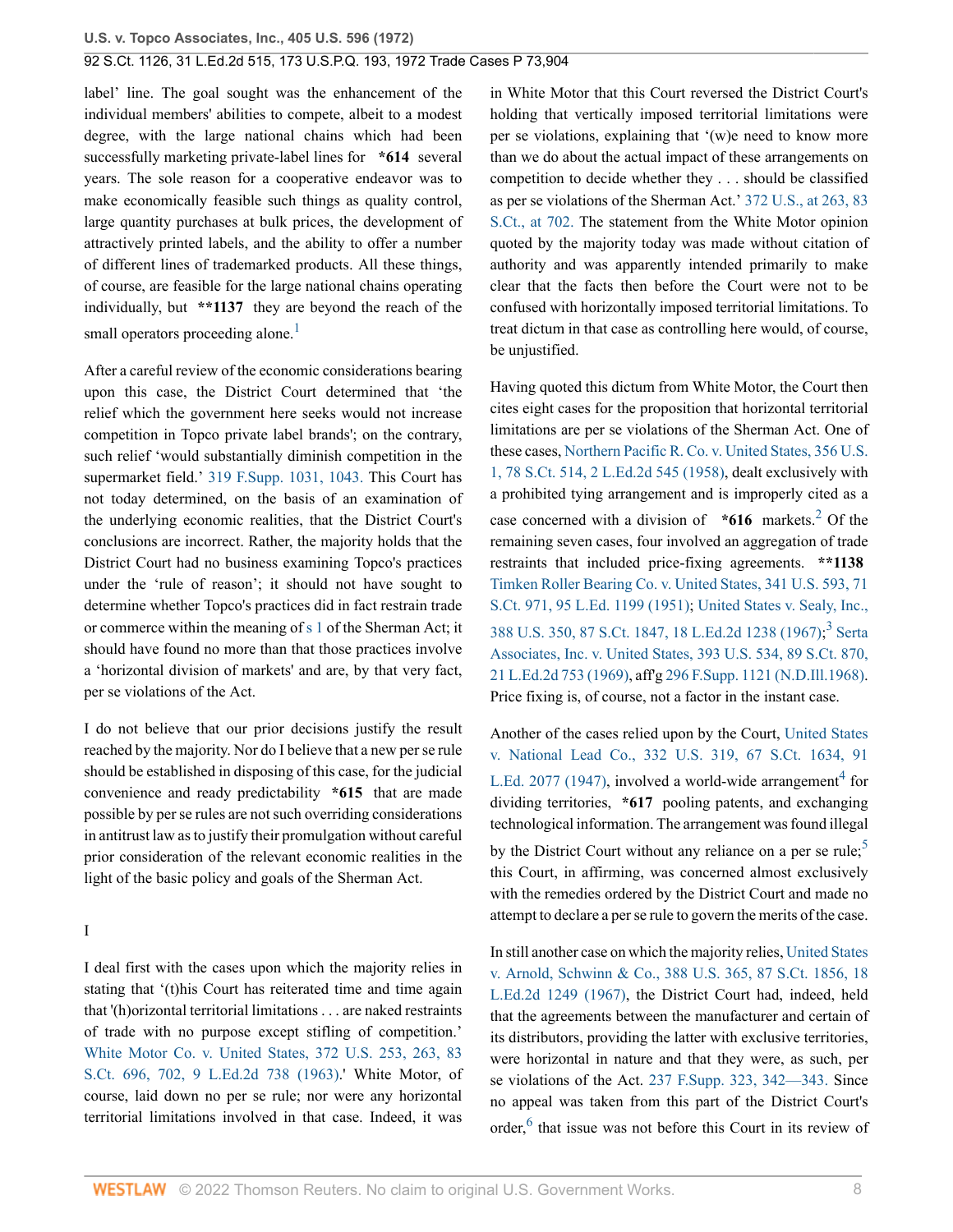<span id="page-8-1"></span>the case. Indeed, in dealing with the issues that were before it, this Court followed an approach markedly different from that of the District Court. First, in reviewing the case here, the Court made it clear that it was proceeding under the 'rule of  $*618$  reason,' and not by per se rule;<sup>[7](#page-12-0)</sup> second, the Court saw the issues presented as involving **\*\*1139** vertical, not horizontal, restraints. <sup>[8](#page-12-1)</sup> It can hardly be contended therefore that this Court's decision in Schwinn is controlling precedent for the application in the instant case of a per se rule that prohibits horizontal restraints without regard to their market effects.

Finally, there remains the eighth of the cases relied upon by the Court—actually, the first in its list of 'authorities' for the purported per se rule. Circuit Judge (later Chief Justice) Taft's opinion for the court in [United States v. Addyston Pipe &](http://www.westlaw.com/Link/Document/FullText?findType=Y&serNum=1898146860&pubNum=348&originatingDoc=I1d232eab9c9711d993e6d35cc61aab4a&refType=RP&originationContext=document&vr=3.0&rs=cblt1.0&transitionType=DocumentItem&contextData=(sc.UserEnteredCitation)) [Steel Co., 85 F. 271 \(CA6 1898\)](http://www.westlaw.com/Link/Document/FullText?findType=Y&serNum=1898146860&pubNum=348&originatingDoc=I1d232eab9c9711d993e6d35cc61aab4a&refType=RP&originationContext=document&vr=3.0&rs=cblt1.0&transitionType=DocumentItem&contextData=(sc.UserEnteredCitation)), aff'd, [175 U.S. 211, 20](http://www.westlaw.com/Link/Document/FullText?findType=Y&serNum=1899180166&pubNum=708&originatingDoc=I1d232eab9c9711d993e6d35cc61aab4a&refType=RP&originationContext=document&vr=3.0&rs=cblt1.0&transitionType=DocumentItem&contextData=(sc.UserEnteredCitation)) [S.Ct. 96, 44 L.Ed. 136 \(1899\)](http://www.westlaw.com/Link/Document/FullText?findType=Y&serNum=1899180166&pubNum=708&originatingDoc=I1d232eab9c9711d993e6d35cc61aab4a&refType=RP&originationContext=document&vr=3.0&rs=cblt1.0&transitionType=DocumentItem&contextData=(sc.UserEnteredCitation)) has generally been recognized —and properly so—as as a fully authoritative exposition of antitrust law. But neither he, nor this Court in affirming, made any pretense of establishing a per se rule against all agreements involving horizontal territorial limitations. The defendants in that case were manufacturers and vendors of cast-iron pipe who had 'entered into a combination to raise the prices for pipe' throughout a number of States 'constituting considerably more than three-quarters of the territory of the United States, and significantly called . . . 'pay territory." [85](http://www.westlaw.com/Link/Document/FullText?findType=Y&serNum=1898146860&pubNum=348&originatingDoc=I1d232eab9c9711d993e6d35cc61aab4a&refType=RP&fi=co_pp_sp_348_291&originationContext=document&vr=3.0&rs=cblt1.0&transitionType=DocumentItem&contextData=(sc.UserEnteredCitation)#co_pp_sp_348_291) [F., at 291.](http://www.westlaw.com/Link/Document/FullText?findType=Y&serNum=1898146860&pubNum=348&originatingDoc=I1d232eab9c9711d993e6d35cc61aab4a&refType=RP&fi=co_pp_sp_348_291&originationContext=document&vr=3.0&rs=cblt1.0&transitionType=DocumentItem&contextData=(sc.UserEnteredCitation)#co_pp_sp_348_291) The associated defendants in **\*619** combination controlled two-thirds of the manufactured output of such pipe in this 'pay territory'; certain cities ('reserved' cities) within the territory were assigned to particular individual defendants who sold pipe in those cities at prices fixed by the association, the other defendants submitting ficititious bids and the selling defendants paying a fixed 'bonus' to the association for each sale. Outside the 'reserved' cities, all sales by the defendants to customers in the 'pay territory' were again, at prices determined by the association and were allocated to the association member who offered, in a secret auction, to pay the largest 'bonus' to the association itself. The effect was, of course, that the buying public lost all benefit of competitive pricing. Although the case has frequently and quite properly—been cited as a horizontal allocationof-markets case, the sole purpose of the secret customer allocations was to enable the members of the association to fix prices charged to the public at non-competitive levels. Judge Taft rejected the defendants' argument that the prices actually charged were 'reasonable'; he held that it was sufficient for a finding of a Sherman Act violation that the combination and agreement of the defendants gave them such monopoly power

<span id="page-8-0"></span>that they, rather than market forces, fixed the prices of all castiron pipe in three-fourths of the Nation's territory. The case unquestionably laid important groundwork for the subsequent establishment of the per se rule against price fixing. It did not, however, establish that a horizontal division of markets is, without more, a per se violation of the Sherman Act.

#### II

<span id="page-8-2"></span>The foregoing analysis of the cases relied upon by the majority indicates to me that the Court is not merely following prior holdings; on the contrary, it is establishing **\*620** a new per se rule. In the face of the District Court's well supported findings that the effects of such a rule in this case will be adverse to the public welfare,  $9$  the Court lays down that **\*\*1140** rule without regard to the impact that the condemned practices may have on competition. In doing so, the Court virtually invites Congress to undertake to determine that impact. Ante, at 1135—1136. I question whether the Court is fulfilling the role assigned to it under the statute when it declines to make this determination; in any event, if the Court is unwilling on this record to assess the economic impact, it surely should not proceed to make a new rule to govern the economic activity. [White Motor Co. v. United States, 372](http://www.westlaw.com/Link/Document/FullText?findType=Y&serNum=1963125308&pubNum=708&originatingDoc=I1d232eab9c9711d993e6d35cc61aab4a&refType=RP&fi=co_pp_sp_708_702&originationContext=document&vr=3.0&rs=cblt1.0&transitionType=DocumentItem&contextData=(sc.UserEnteredCitation)#co_pp_sp_708_702) [U.S., at 263, 83 S.Ct., at 702.](http://www.westlaw.com/Link/Document/FullText?findType=Y&serNum=1963125308&pubNum=708&originatingDoc=I1d232eab9c9711d993e6d35cc61aab4a&refType=RP&fi=co_pp_sp_708_702&originationContext=document&vr=3.0&rs=cblt1.0&transitionType=DocumentItem&contextData=(sc.UserEnteredCitation)#co_pp_sp_708_702)

When one of his versions of the proposed Act was before the Senate for consideration in 1890, Senator Sherman, in a lengthy, and obviously carefully prepared, address to that body, said that the bill sought

'only to prevent and control combinations made with a view to prevent competition, or for the restraint of trade, or to increase the profits of the producer at the cost of the consumer. It is the unlawful combination, tested by the rules of common law and human experience, that is aimed at **\*621** by this bill, and not the lawful and useful combination.

'I admit that it is difficult to define in legal language the precise line between lawful and unlawful combinations. This must be left for the courts to determine in each particular case. All that we, as lawmakers, can do is to declare general principles, and we can be assured that the courts will apply them so as to carry out the meaning of the law . . ..' 21 Cong.Rec. 2457, 2460.

In 'carry(ing) out the meaning of the law' by making its 'determin(ations) in each particular case,' this Court early concluded that it was Congress' intent that a 'rule of reason'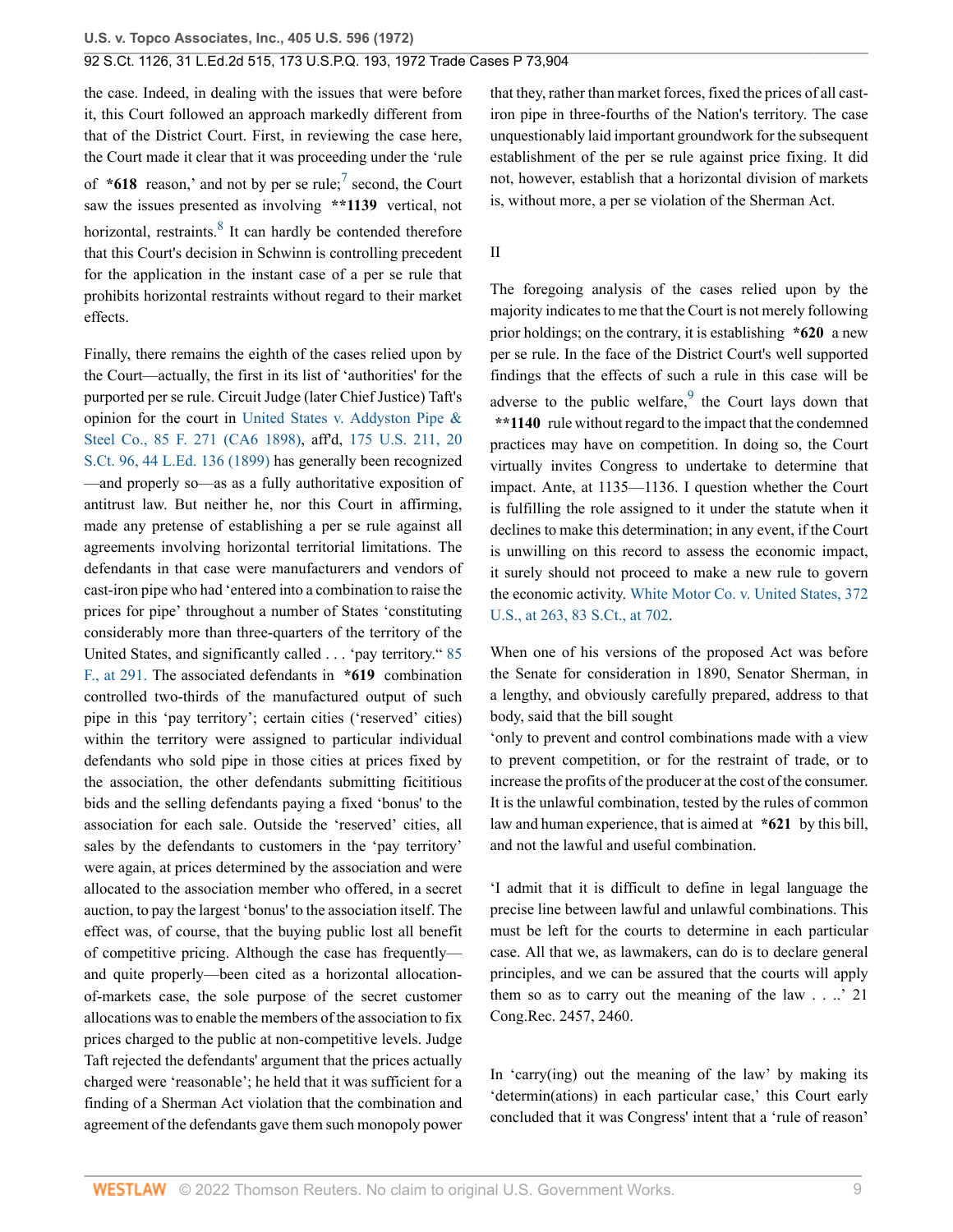be applied in making such case-by-case determinations. [Standard Oil Co. v. United States, 221 U.S. 1, 60, 31 S.Ct.](http://www.westlaw.com/Link/Document/FullText?findType=Y&serNum=1911103501&pubNum=708&originatingDoc=I1d232eab9c9711d993e6d35cc61aab4a&refType=RP&fi=co_pp_sp_708_515&originationContext=document&vr=3.0&rs=cblt1.0&transitionType=DocumentItem&contextData=(sc.UserEnteredCitation)#co_pp_sp_708_515) [502, 515, 55 L.Ed. 619 \(1911\)](http://www.westlaw.com/Link/Document/FullText?findType=Y&serNum=1911103501&pubNum=708&originatingDoc=I1d232eab9c9711d993e6d35cc61aab4a&refType=RP&fi=co_pp_sp_708_515&originationContext=document&vr=3.0&rs=cblt1.0&transitionType=DocumentItem&contextData=(sc.UserEnteredCitation)#co_pp_sp_708_515). And that rule of reason was to be applied in light of the Act's policy to protect the 'public interests.' [United States v. American Tobacco Co., 221 U.S.](http://www.westlaw.com/Link/Document/FullText?findType=Y&serNum=1911103389&pubNum=708&originatingDoc=I1d232eab9c9711d993e6d35cc61aab4a&refType=RP&fi=co_pp_sp_708_648&originationContext=document&vr=3.0&rs=cblt1.0&transitionType=DocumentItem&contextData=(sc.UserEnteredCitation)#co_pp_sp_708_648) [106, 179, 31 S.Ct. 632, 648, 55 L.Ed. 663 \(1911\)](http://www.westlaw.com/Link/Document/FullText?findType=Y&serNum=1911103389&pubNum=708&originatingDoc=I1d232eab9c9711d993e6d35cc61aab4a&refType=RP&fi=co_pp_sp_708_648&originationContext=document&vr=3.0&rs=cblt1.0&transitionType=DocumentItem&contextData=(sc.UserEnteredCitation)#co_pp_sp_708_648). The per se rules that have been developed are similarly directed to the protection of the public welfare; they are complementary to, and in no way inconsistent with, the rule of reason. The principal advantages that flow from their use are, first, that enforcement and predictability are enhanced and, second, that unncessary judicial investigation is avoided in those cases where practices falling within the scope of such rules are found. As the Court explained in [Northern Pacific Co. v.](http://www.westlaw.com/Link/Document/FullText?findType=Y&serNum=1958121422&pubNum=708&originatingDoc=I1d232eab9c9711d993e6d35cc61aab4a&refType=RP&fi=co_pp_sp_708_518&originationContext=document&vr=3.0&rs=cblt1.0&transitionType=DocumentItem&contextData=(sc.UserEnteredCitation)#co_pp_sp_708_518) [United States, supra, 356 U.S., at 5, 78 S.Ct., at 518](http://www.westlaw.com/Link/Document/FullText?findType=Y&serNum=1958121422&pubNum=708&originatingDoc=I1d232eab9c9711d993e6d35cc61aab4a&refType=RP&fi=co_pp_sp_708_518&originationContext=document&vr=3.0&rs=cblt1.0&transitionType=DocumentItem&contextData=(sc.UserEnteredCitation)#co_pp_sp_708_518),

'(T)here are certain agreements or practices which because of their pernicious effect on competition and lack of any redeeming virtue are conclusively presumed to be unreasonable and therefore illegal without elaborate inquiry as to the precise harm they have caused or the business excuse for their use.'

**\*622** In formulating a new per se rule today the Court does not tell us what 'pernicious effect on competition' the practices here outlawed are perceived to have; nor does it attempt to show that those practices 'lack . . . any redeeming virtue.' Rather, it emphasizes only the importance of predictability, asserting that 'courts are of limited utility in examining difficult economic problems' and have not yet been left free by Congress **\*\*1141** to 'ramble through the wilds of economic theory in order to maintain a flexible approach.<sup>[10](#page-12-3)</sup>

With all respect, I believe that there are two basic fallacies in the Court's approach here. First, while I would not characterize our role under the Sherman Act as one of 'rambl(ing) through the wilds,' it is indeed one that requires our 'examin(ation of) difficult economic problems.' We can undoubtedly ease our take, but we should not abdicate that role by formulation of per se rules with no justification other than the enhancement of predictability and the reduction of judicial investigation. Second, from the general proposition that per se rules play a necessary role in antitrust law, it does not follow that the particular per se rule promulgated today is an appropriate one. Although it might well be desirable in a proper case for this Court to formulate a per se rule dealing with horizontal territorial limitations, it would not necessarily be appropriate for such a rule to amount to a blanket prohibition against all such limitations. More specifically, it is far from clear to me why such a

rule should cover those division-of-market agreements that involve no price fixing and which are concerned **\*623** only with trademarked products that are not in a monopoly or nearmonopoly position with respect to competing brands. The instant case presents such an agreement; I would not decide it upon the basis of a per se rule.<sup>[11](#page-12-4)</sup>

<span id="page-9-1"></span>The District Court specifically found that the horizontal restraints involved here tend positively to promote competition in the supremarket field and to produce lower costs for the consumer. The Court seems implicitly to accept this determination, but says that the Sherman Act does not give Topco the authority to determine for itself 'whether or not competition with other suprmarket chains is more desirable than competition in the sale of Topco-brand products.' Ante, at 1135. But the majority overlooks a further specific determination of the District Court, namely, that the invalidation of the restraints here at issue 'would not increase competition in Topco private label brands.' [319 F.Supp., at](http://www.westlaw.com/Link/Document/FullText?findType=Y&serNum=1970115341&pubNum=345&originatingDoc=I1d232eab9c9711d993e6d35cc61aab4a&refType=RP&fi=co_pp_sp_345_1043&originationContext=document&vr=3.0&rs=cblt1.0&transitionType=DocumentItem&contextData=(sc.UserEnteredCitation)#co_pp_sp_345_1043) [1043.](http://www.westlaw.com/Link/Document/FullText?findType=Y&serNum=1970115341&pubNum=345&originatingDoc=I1d232eab9c9711d993e6d35cc61aab4a&refType=RP&fi=co_pp_sp_345_1043&originationContext=document&vr=3.0&rs=cblt1.0&transitionType=DocumentItem&contextData=(sc.UserEnteredCitation)#co_pp_sp_345_1043) Indeed, the District Court seemed to believe that it would, on the contrary, lead to the likely demise of those brands in time. And the evidence before the District Court would appear to justify that conclusion.

<span id="page-9-0"></span>**\*624** There is no national demand for Topco brands, nor has there ever been any national advertising of those brands. It would be impracticable for Topco, with its limited financial resources, to convert itself into a national brand distributor in competition with distributors of existing national brands. Furthermore, without the right to grant exclusive licenses, it could not attract and hold new members as replacements for those of its present members who, following the pattern of the past, eventually grow sufficiently in size to be able to leave the **\*\*1142** cooperative organization and develop their own individual private-label brands. Moreover, Topco's present members, once today's decision has had its full impact over the course of time, will have no more reason to promote Topco products through local advertising and merchandising efforts than they will have such reason to promote any other generally available brands.

The issues presented by the antitrust cases reaching this Court are rarely simple to resolve under the rule of reason; they do indeed frequently require us to make difficult economic determinations. We should not for that reason alone, however, be overly zealous in formulating new per se rules, for an excess of zeal in that regard is both contrary to the policy of the Sherman Act and detrimental to the welfare of consumers generally. Indeed, the economic effect of the new rule laid down by the Court today seems clear: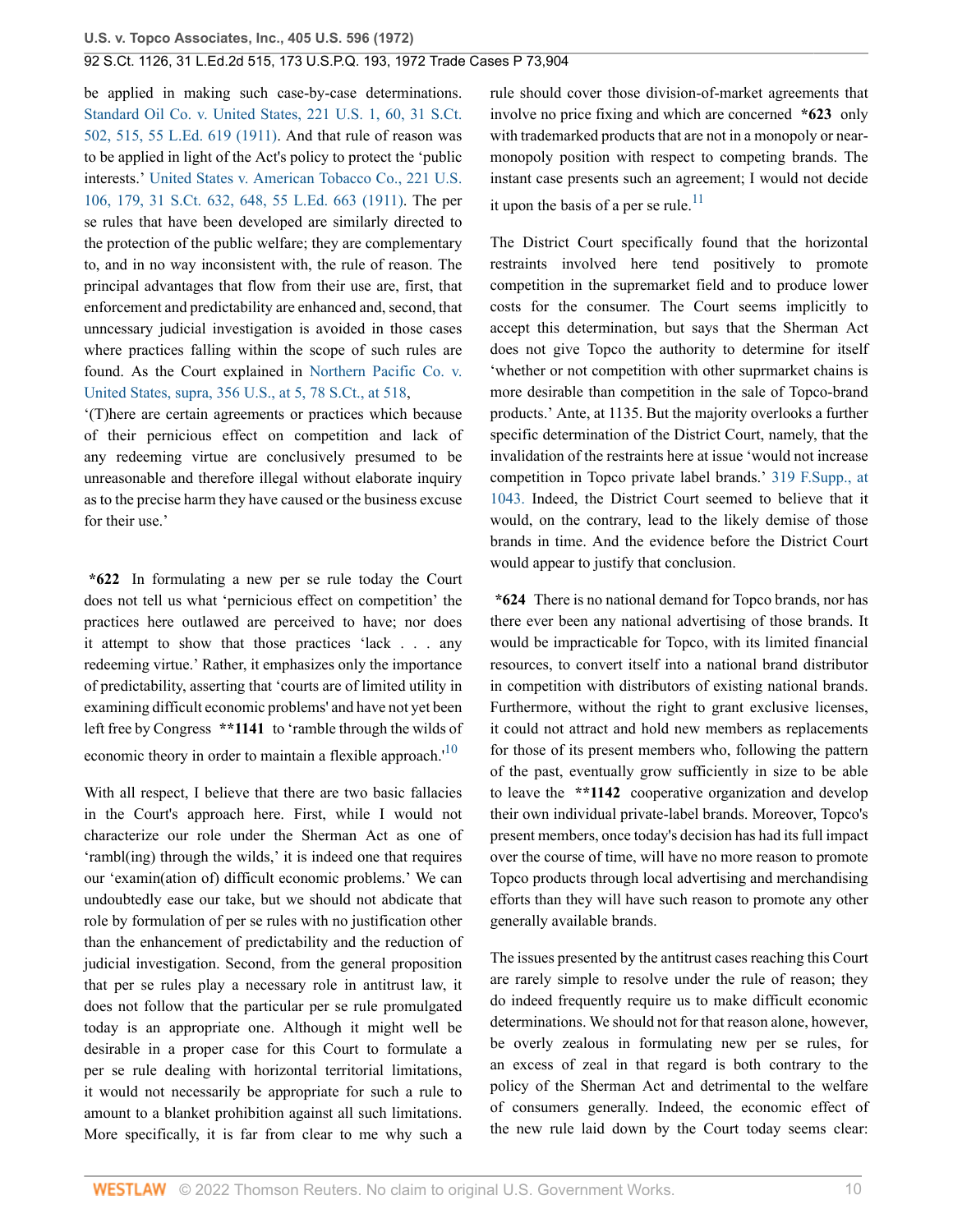unless Congress intervenes, grocery staples marketed under privatelabel brands with their lower consumer prices will soon be available only to those who patronize the large national chains.

## **All Citations**

405 U.S. 596, 92 S.Ct. 1126, 31 L.Ed.2d 515, 173 U.S.P.Q. 193, 1972 Trade Cases P 73,904

# **Footnotes**

- <span id="page-10-0"></span>The syllabus constitutes no part of the opinion of the Court but has been prepared by the Reporter of Decisions for the convenience of the reader. See [United States v. Detroit Timber & Lumber Co., 200 U.S. 321, 337, 26 S.Ct. 282, 287,](http://www.westlaw.com/Link/Document/FullText?findType=Y&serNum=1906101604&pubNum=708&originatingDoc=I1d232eab9c9711d993e6d35cc61aab4a&refType=RP&fi=co_pp_sp_708_287&originationContext=document&vr=3.0&rs=cblt1.0&transitionType=DocumentItem&contextData=(sc.UserEnteredCitation)#co_pp_sp_708_287) [50 L.Ed. 499](http://www.westlaw.com/Link/Document/FullText?findType=Y&serNum=1906101604&pubNum=708&originatingDoc=I1d232eab9c9711d993e6d35cc61aab4a&refType=RP&fi=co_pp_sp_708_287&originationContext=document&vr=3.0&rs=cblt1.0&transitionType=DocumentItem&contextData=(sc.UserEnteredCitation)#co_pp_sp_708_287).
- <span id="page-10-1"></span>[1](#page-2-0) Topco, which is referred to at times in this opinion as the 'association,' is actually composed of 23 chains of supermarket retailers and two retailer- owned cooperative wholesalers.
- <span id="page-10-2"></span>[2](#page-2-1) In addition to purchasing various items for its members, Topco performs other related functions: e.g., it insures that there is adequate quality control on the products that it purchases; it assists members in developing specifications on certain types of products (e.g., equipment and supplies); and it also aids the members in purchasing goods through other sources.
- <span id="page-10-3"></span>[3](#page-2-2) The founding members of Topco were having difficulty competing with larger chains. This difficulty was attributable in some degree to the fact that the larger chains were capable of developing their own private-label programs. Private-label products differ from other brand-name products in that they are sold at a limited number of easily ascertainable stores. A&P, for example, was a pioneer in developing a series of products that were sold under an A&P label and that were only available in A&P stores. It is obvious that by using private-label products, a chain can achieve significant cost economies in purchasing, transportation, warehousing, promotion, and advertising. These economies may afford the chain opportunities for offering private-label products at lower prices than other band-name products. This, in turn, provides many advantages of which some of the more important are: a store can offer national-brand products at the same price as other stores, while simultaneously offering a desirable, lower priced alternative; or, if the profit margin is sufficiently high on private-brand goods, national-brand products may be sold at reduced price. Other advantages include: enabling a chain to bargain more favorably with national-brand manufacturers by creating a broader supply base of manufacturers, thereby decreasing dependence on a few, large national-brand manufacturers; enabling a chain to create a 'price-mix' whereby prices on special items can be lowered to attract customers while profits are maintained on other items; and creation of general goodwill by offering lower priced, higher quality goods.
- <span id="page-10-4"></span>[4](#page-2-3) The three largest chains are A&P, Safeway, and Kroger.
- <span id="page-10-5"></span>[5](#page-2-4) Topco was named in the complaint as as sole defendant, but the complaint clearly charged that its members, while not defendants, were coconspirators in Topco's violation of the Sherman Act.
- <span id="page-10-6"></span>[6](#page-3-0) Article IX, s 8, of the bylaws provides, in relevant part:

'Unless a member's membership and licensing agreement provides that such member may sell at wholesale, a member may not wholesale products supplied by the Association. If a membership and licensing agreement permits a member to sell at wholesale, such member shall control the resale of products bearing trademarks of the Association so that such sales are confined to the territories granted to the member, and the method of selling shall conform in all respects with the Association's policies.'

Shortly before trial, Topco amended this bylaw with an addition that permitted any member to wholesale in the exclusive territories in which it retailed. But the restriction remained the same in all other cases.

It is apparent that this bylaw on its face applies whether or not the products sold are trademarked by Topco. Despite the fact that Topco's general manager testified at trial that, in practice, the restriction is confined to Topco-branded products, the District Court found that the bylaw is applied as written. We find nothing clearly erroneous in this finding. Assuming, arguendo, however, that the restriction is confined to products trademarked by Topco, the result in this case would not change.

<span id="page-10-7"></span>[7](#page-3-1) When the Government first raised this point in the District Court, Topco objected on the ground that it was at variance with the charge in the complaint. The District Court apparently agreed with Topco that the complaint did not cover customer limitations, but permitted the Government to pursue this line on the basis that if the limitations were proved, the complaint could later be amended. App. 141. Topco acquiesced in this procedure, and both sides dealt with customer limitations in examining witnesses. The District Court made specific findings and conclusions with respect to the totality of the restraints on wholesaling. In light of these facts, the additional fact that the complaint was never formally amended should not bar our consideration of the issue.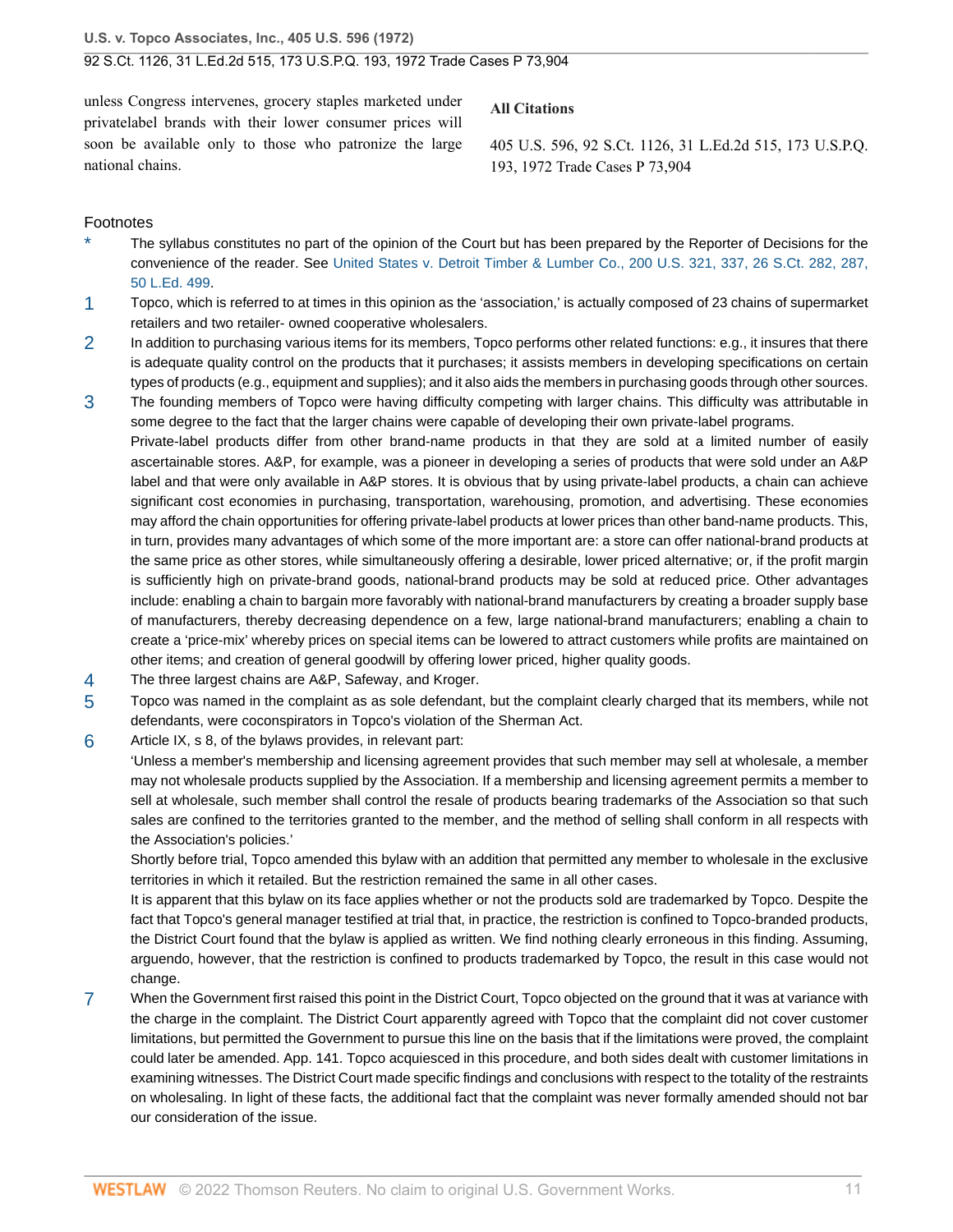- <span id="page-11-0"></span>[8](#page-4-1) The District Court recognized that '(t)he government has introduced evidence indicating that some applications by Topco members to expand into territories assigned to other members have been denied,' [319 F.Supp. 1031, 1042,](http://www.westlaw.com/Link/Document/FullText?findType=Y&serNum=1970115341&pubNum=345&originatingDoc=I1d232eab9c9711d993e6d35cc61aab4a&refType=RP&fi=co_pp_sp_345_1042&originationContext=document&vr=3.0&rs=cblt1.0&transitionType=DocumentItem&contextData=(sc.UserEnteredCitation)#co_pp_sp_345_1042) but concluded that these decisions by Topco did not have an appreciable influence on the decision of members as to whether or not to expand. Topco expands on this conclusion in its brief by asserting that 'the evidence is uncontradicted that a member has never failed to build a new store because it was unable to obtain a license.' Brief for Appellee 18 n. 18. The problem with the conclusion of the District Court and the assertion by Topco is that they are wholly inconsistent with the notion that territorial divisions are crucial to the existence of Topco, as urged by the association and found by the District Court. From the filing of its answer to the argument before this Court, Topco has maintained that without a guarantee of an exclusive territory, prospective licensees would not join Topco and present licensees would leave the association. It is difficult to understand how Topco can make this argument and simultaneously urge that territorial restrictions are an unimportant factor in the decision of a member on whether to expand its business.
- <span id="page-11-1"></span>[9](#page-5-2) It is true that in Sealy the Court dealt with price fixing as well as territorial restrictions. To the extent that Sealy casts doubt on whether horizontal territorial limitations, unaccompanied by price fixing, are per se violations of the Sherman Act, we remove that doubt today.
- <span id="page-11-2"></span>[10](#page-5-3) There has been much recent commentary on the wisdom of per se rules. See, e.g., Comment, Horizontal Territorial Restraints and the Per Se Rule, 28 Wash. & Lee L.Rev. 457 (1971); Averill, Sealy, Schwinn and Sherman One: An Analysis and Prognosis, 15 N.Y.L.F. 39 (1969); Note, Selected Antitrust Problems of the Franchisor: Exclusive Arrangements, Territorial Restrictions, and Franchise Termination, 22 U.Fla.L.Rev. 260, 286 (1969); Sadd, Antitrust Symposium: Territorial and Customer Restrictions After Sealy and Schwinn, 38 U.Cin.L.Rev. 249, 252—253 (1969); Bork, [The Rule of Reason and the Per Se Concept, pt. 1, Price Fixing and Market Division, 74 Yale L.J. 775 \(1965\)](http://www.westlaw.com/Link/Document/FullText?findType=Y&serNum=0332861359&pubNum=1292&originatingDoc=I1d232eab9c9711d993e6d35cc61aab4a&refType=LR&originationContext=document&vr=3.0&rs=cblt1.0&transitionType=DocumentItem&contextData=(sc.UserEnteredCitation)). Without the per se rules, businessmen would be left with little to aid them in predicting in any particular case what courts will find to be legal and illegal under the Sherman Act. Should Congress ultimately determine that predictability
- <span id="page-11-3"></span>courts free to ramble through the wilds of economic theory in order to maintain a flexible approach. [1](#page-7-0) The District Court's findings of fact include the following: '33. A competitively effective private label program to be independently undertaken by a single retailer or chain would require an annual sales volume of \$250 million or more and in order to achieve optimum efficiency, the volume required would probably have to be twice that amount.' [319 F.Supp. 1031, 1036.](http://www.westlaw.com/Link/Document/FullText?findType=Y&serNum=1970115341&pubNum=345&originatingDoc=I1d232eab9c9711d993e6d35cc61aab4a&refType=RP&fi=co_pp_sp_345_1036&originationContext=document&vr=3.0&rs=cblt1.0&transitionType=DocumentItem&contextData=(sc.UserEnteredCitation)#co_pp_sp_345_1036)

is unimportant in this area of the law, it can, of course, make per se rules inapplicable in some or all cases, and leave

- <span id="page-11-4"></span>[2](#page-7-1) There is dictum in the case to the effect that [United States v. Addyston Pipe & Steel Co., 85 F. 271 \(CA6 1898\),](http://www.westlaw.com/Link/Document/FullText?findType=Y&serNum=1898146860&pubNum=348&originatingDoc=I1d232eab9c9711d993e6d35cc61aab4a&refType=RP&originationContext=document&vr=3.0&rs=cblt1.0&transitionType=DocumentItem&contextData=(sc.UserEnteredCitation)) aff'd, [175](http://www.westlaw.com/Link/Document/FullText?findType=Y&serNum=1899180166&pubNum=708&originatingDoc=I1d232eab9c9711d993e6d35cc61aab4a&refType=RP&originationContext=document&vr=3.0&rs=cblt1.0&transitionType=DocumentItem&contextData=(sc.UserEnteredCitation)) [U.S. 211, 20 S.Ct. 96, 44 L.Ed. 136 \(1899\),](http://www.westlaw.com/Link/Document/FullText?findType=Y&serNum=1899180166&pubNum=708&originatingDoc=I1d232eab9c9711d993e6d35cc61aab4a&refType=RP&originationContext=document&vr=3.0&rs=cblt1.0&transitionType=DocumentItem&contextData=(sc.UserEnteredCitation)) established a 'division of markets' as unlawful in and of itself. [356 U.S., at 5,](http://www.westlaw.com/Link/Document/FullText?findType=Y&serNum=1958121422&pubNum=708&originatingDoc=I1d232eab9c9711d993e6d35cc61aab4a&refType=RP&fi=co_pp_sp_708_518&originationContext=document&vr=3.0&rs=cblt1.0&transitionType=DocumentItem&contextData=(sc.UserEnteredCitation)#co_pp_sp_708_518) [78 S.Ct., at 518.](http://www.westlaw.com/Link/Document/FullText?findType=Y&serNum=1958121422&pubNum=708&originatingDoc=I1d232eab9c9711d993e6d35cc61aab4a&refType=RP&fi=co_pp_sp_708_518&originationContext=document&vr=3.0&rs=cblt1.0&transitionType=DocumentItem&contextData=(sc.UserEnteredCitation)#co_pp_sp_708_518) As I will show, however, Addyston Pipe established no such thing; it was primarily a price-fixing case.
- <span id="page-11-5"></span>[3](#page-7-2) I cannot agree with the Court's description of Sealy as being 'on all fours with this case.' Ante, at 1134. Sealy does support the proposition that the restraints on the Topco licensees are horizontally imposed. Beyond that, however, Sealy is hardly controlling here. The territorial restrictions in Sealy were found by this Court to be so intimately a part of an unlawful pricefixing and policing scheme that the two arrangements fell together: '(T) his unlawful resale price-fixing activity refutes appellee's claim that the territorial restraints were mere incidents of a lawful program of trademark licensing. Cf. [Timken](http://www.westlaw.com/Link/Document/FullText?findType=Y&serNum=1951119636&pubNum=708&originatingDoc=I1d232eab9c9711d993e6d35cc61aab4a&refType=RP&originationContext=document&vr=3.0&rs=cblt1.0&transitionType=DocumentItem&contextData=(sc.UserEnteredCitation)) [Roller Bearing Co. v. United States \(341 U.S. 593, 71 S.Ct. 971, 95 L.Ed. 1199 \(1951\)\)](http://www.westlaw.com/Link/Document/FullText?findType=Y&serNum=1951119636&pubNum=708&originatingDoc=I1d232eab9c9711d993e6d35cc61aab4a&refType=RP&originationContext=document&vr=3.0&rs=cblt1.0&transitionType=DocumentItem&contextData=(sc.UserEnteredCitation)). The territorial restraints were a part of the unlawful price-fixing and policing.' [388 U.S., at 356, 87 S.Ct., at 1852](http://www.westlaw.com/Link/Document/FullText?findType=Y&serNum=1967129544&pubNum=708&originatingDoc=I1d232eab9c9711d993e6d35cc61aab4a&refType=RP&fi=co_pp_sp_708_1852&originationContext=document&vr=3.0&rs=cblt1.0&transitionType=DocumentItem&contextData=(sc.UserEnteredCitation)#co_pp_sp_708_1852).

<span id="page-11-6"></span>[4](#page-7-3) In summarizing its findings, the District Court made the following statements: 'When the story is seen as a whole, there is no blinking the fact that there is no free commerce in titanium. Every pound of it is trammelled by privately imposed regulation. The channels of this commerce have not been formed by the winds and currents of competition. They are, in large measure, artificial canals privately constructed. . . .

'. . . No titanium pigments enter the United States except with the consent of NL (defendant National Lead). No foreign titanium pigments move in interstate commerce except with like approval. No titanium pigment produced by NL may leave the ports of the United States for points outside the Western Hemisphere.' [63 F.Supp. 513, 521—522](http://www.westlaw.com/Link/Document/FullText?findType=Y&serNum=1946115601&pubNum=345&originatingDoc=I1d232eab9c9711d993e6d35cc61aab4a&refType=RP&fi=co_pp_sp_345_521&originationContext=document&vr=3.0&rs=cblt1.0&transitionType=DocumentItem&contextData=(sc.UserEnteredCitation)#co_pp_sp_345_521).

- <span id="page-11-7"></span>[5](#page-7-4) The District Court clearly decided the case under the 'rule of reason.' It found that there was 'a combination and conspiracy in restraint of trade; and the restraint is unreasonable. As such it is outlawed by [Section 1](http://www.westlaw.com/Link/Document/FullText?findType=L&pubNum=1000546&cite=15USCAS1&originatingDoc=I1d232eab9c9711d993e6d35cc61aab4a&refType=LQ&originationContext=document&vr=3.0&rs=cblt1.0&transitionType=DocumentItem&contextData=(sc.UserEnteredCitation)) of the Sherman Act.' [63 F.Supp.,](http://www.westlaw.com/Link/Document/FullText?findType=Y&serNum=1946115601&pubNum=345&originatingDoc=I1d232eab9c9711d993e6d35cc61aab4a&refType=RP&fi=co_pp_sp_345_523&originationContext=document&vr=3.0&rs=cblt1.0&transitionType=DocumentItem&contextData=(sc.UserEnteredCitation)#co_pp_sp_345_523) [at 523](http://www.westlaw.com/Link/Document/FullText?findType=Y&serNum=1946115601&pubNum=345&originatingDoc=I1d232eab9c9711d993e6d35cc61aab4a&refType=RP&fi=co_pp_sp_345_523&originationContext=document&vr=3.0&rs=cblt1.0&transitionType=DocumentItem&contextData=(sc.UserEnteredCitation)#co_pp_sp_345_523) (emphasis added). The court rejected the argument made by the defense that the basic agreement on which the arrangement was founded was permissible under 'the doctrine which validates covenants in restraint of trade when reasonably ancillary to a lawful principal purpose . . . (T)he world-wide territorial allocation was unreasonable in scope when measured against the business actualities.' [Id., at 524](http://www.westlaw.com/Link/Document/FullText?findType=Y&serNum=1946115601&originatingDoc=I1d232eab9c9711d993e6d35cc61aab4a&refType=RP&originationContext=document&vr=3.0&rs=cblt1.0&transitionType=DocumentItem&contextData=(sc.UserEnteredCitation)) (emphasis added).
- <span id="page-11-8"></span>[6](#page-7-5) 'The appellees did not appeal from the findings and order invalidating (territorial) restraints on resale by distributors . . ..' [388 U.S., at 368, 87 S.Ct., at 1860.](http://www.westlaw.com/Link/Document/FullText?findType=Y&serNum=1967129545&pubNum=708&originatingDoc=I1d232eab9c9711d993e6d35cc61aab4a&refType=RP&fi=co_pp_sp_708_1860&originationContext=document&vr=3.0&rs=cblt1.0&transitionType=DocumentItem&contextData=(sc.UserEnteredCitation)#co_pp_sp_708_1860)